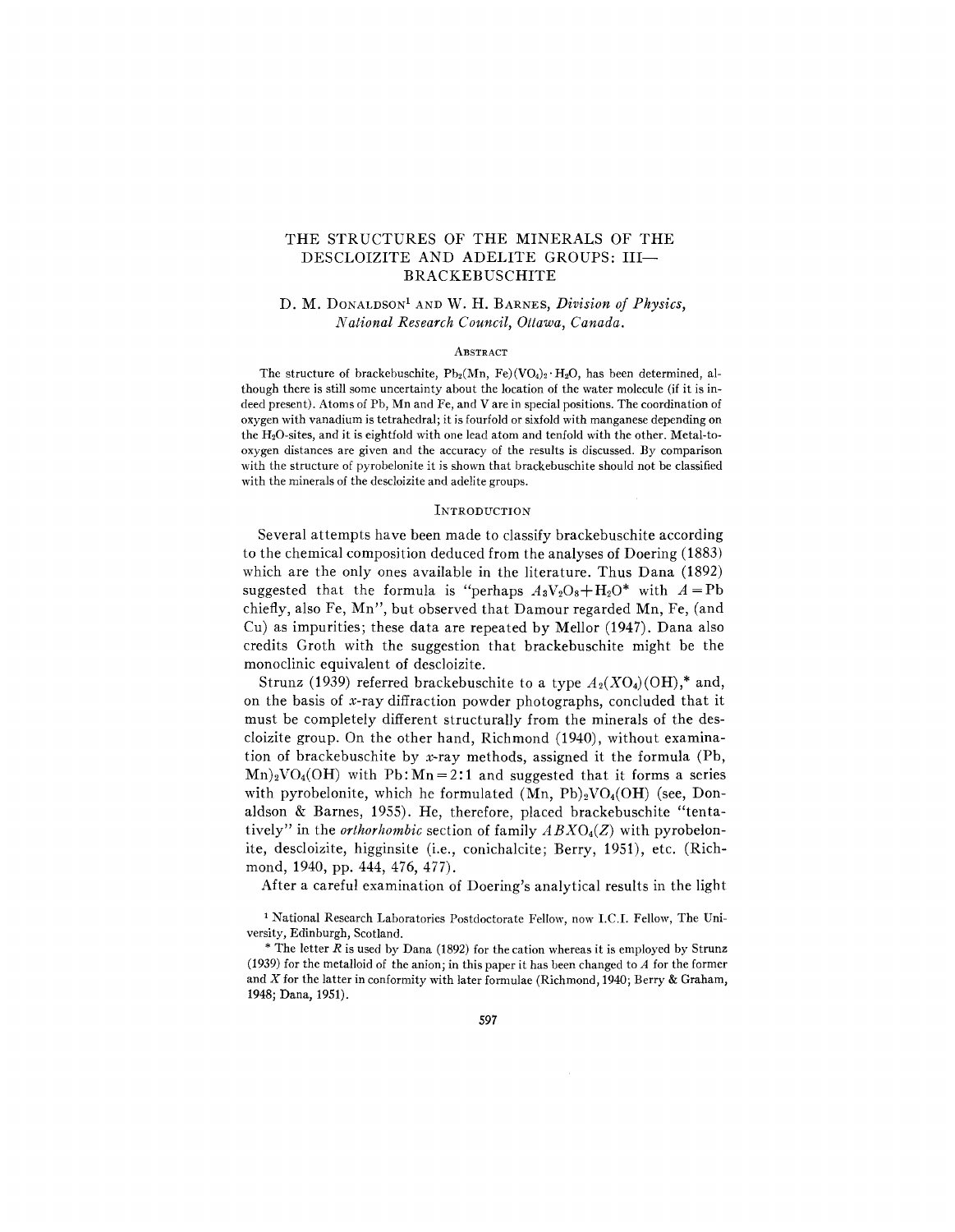of original specific gravity, unit cell, space group *(P21/ m),* and indexed powder data, Berry & Graham (1948) came to the conclusions that the ideal structural formula of brackebuschite is  $2[{\rm Pb}_2({\rm Mn}, {\rm Fe})(\rm VO_4)_2 \cdot {\rm H}_2{\rm O}]$ , that the mineral belongs to the chemical type  $A_3(XO_4)_2 \cdot nH_2O$  with  $n=$ **1,** and that their investigation had failed to show any relationship with pyrobelonite. These results have been incorporated in the Seventh Edition of Dana's *System of Mineralogy* (1951). The formula of Berry & Graham (1948) is in complete agreement with that suggested by Doering in 1883 and Dana in 1892.

During a recent survey of unit cell and space group data for a number of vanadium minerals in this laboratory (Barnes & Qurashi, 1952), several interesting similarities and differences were observed between precession photographs of brackebuschite on the one hand and those of members of the descloizite and adelite groups on the other (see, Qurashi & Barnes, 1954, Fig. 1). With the information now available on the structures of descloizite and conichalcite (Qurashi & Barnes, 1954) and pyrobelonite (Donaldson & Barnes, 1955) it is of particular interest to compare the atomic arrangement in brackebuschite with that characteristic of the minerals of the descloizite and adelite groups.

#### EXPERIMENTAL, AND CRYSTAL DATA

The experimental work was carried out with two crystals from the same (Sierra de Cordoba) specimen (Harvard Museum, 96255) as those examined by Berry & Graham (1948); the crystals had the dimensions  $45\times30\times180\mu$  and  $50\times35\times80\mu$ . Intensities were estimated visually from precession and Weissenberg photographs  $(MoK_{\alpha}$  radiation) using multiple exposure technique for the former and multiple film technique for the latter, and were corrected for the Lorentz and polarization factors. The absorption coefficient for  $M \circ K_{\alpha}$  ( $\lambda = 0.7107$  Å) is 535 per cm. and approximate absorption corrections were applied, assuming cylindrical crystals.

Brackebuschite is monoclinic, space group  $P2_1/m(C_{2h}^2)$  or  $P2_1(C_2^2)$ , with  $a = 7.68_1$ ,  $b = 6.15_5$ ,  $c = 8.88_0$  Å, and  $\beta = 111^{\circ}50'$  (Barnes & Qurashi, 1952). There are  $2[Pb_2(Mn, Fe)(VO_4)_2 \cdot H_2O]$  per cell. The calculated density is 6.11 gm. per m!.; observed specific gravity (Berry & Graham, 1948), 6.05 (Doering, 1883, found 5.85 which he acknowledged must be low because the specimen employed contained up to 4 per cent of quartz and ferruginous matter).

In order to facilitate direct comparison with descloizite and pyrobelonite it is convenient to refer brackebuschite to a *B-centered* cell (see, Barnes & Qurashi, 1952; Qurashi & Barnes, 1954) given by the transformation matrix  $100/010/102$ . The dimensions of the new cell are  $a'$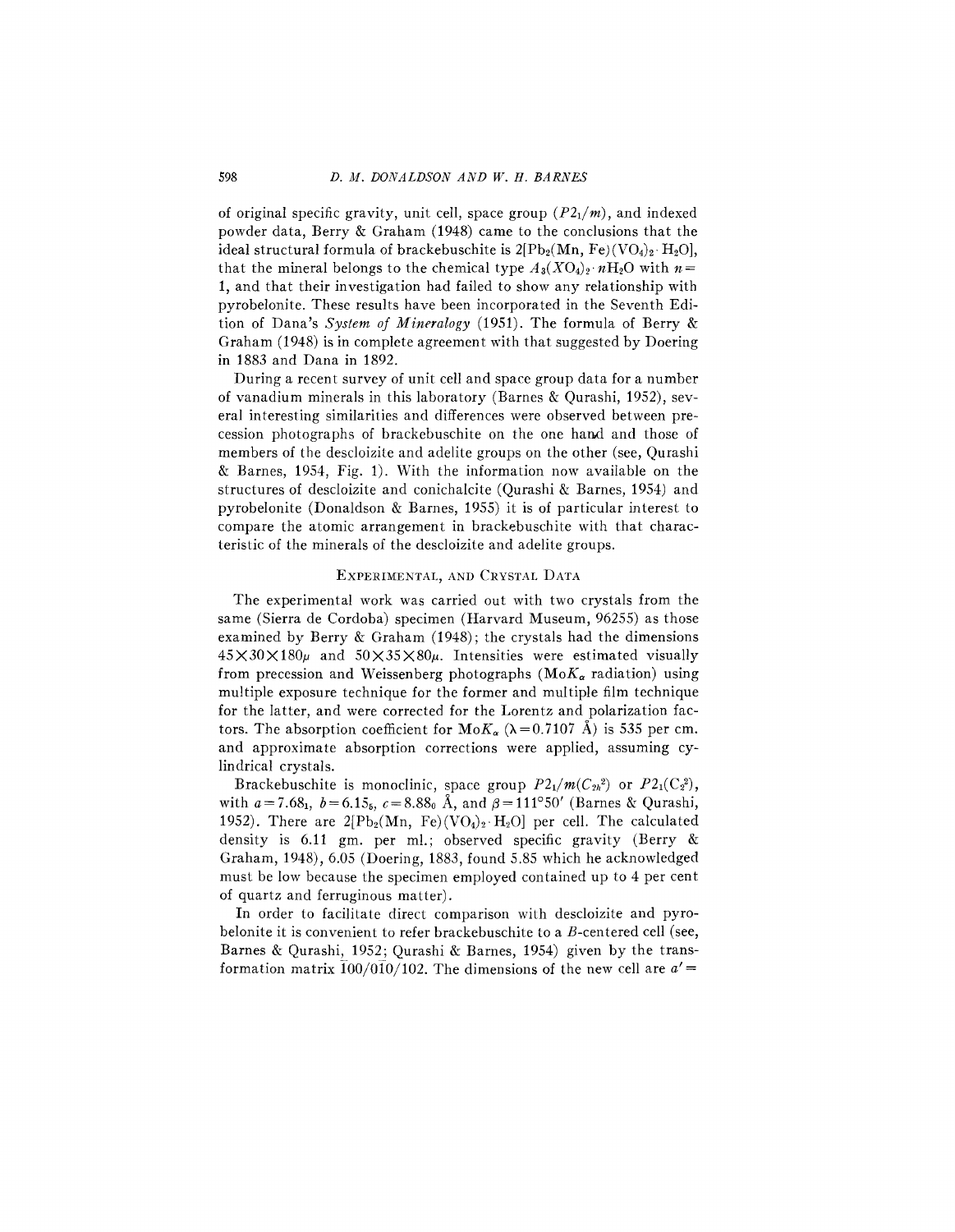7.68<sub>1</sub>,  $b' = 6.15_5$ ,  $c' = 2 \times 8.26_2$  Å,  $\beta = 93^{\circ}45'$ , and the space group is  $B2_1/m$  or  $B2_1$ ; coordinates, diagrams, and discussion throughout this paper are in terms of this B-centered cell.

### ANALYSIS OF THE STRUCTURE

Direct comparison of corresponding zero-level precession photographs of brackebuschite, pyrobelonite, and degcloizite (see, Qurashi & Barnes, 1954, Fig. 1) shows that corresponding *hkO* reflections from the three minerals are almost identical in relative intensities and Bragg angles, corresponding *Okt* reflections are very similar, but there are important differences between the *hot* reflections from brackebuschite and correspond-



FIG. 1. Patterson map for the {Okl} zone of brackebuschite. Contours are regular, but arbitrary, intervals; zero contour broken.

ing ones from pyrobelonite and descloizite. Although it would thus have been feasible to assume that the *x* and *y* coordinates of the lead atoms in brackebuschite probably are virtually the same as those in descloizite (Qurashi & Barnes, 1954) and in pyrobelonite (Donaldson & Barnes, 1955) it was decided to start the structure analysis of brackebuschite by computing the (100) Patterson map. The result is shown in Fig. 1 from which it is apparent that the majority of the peaks lie along  $y=0$  and  $\frac{1}{2}$ . These must represent most of the metal-metal vectors. It follows, therefore, that the lead together with some of the lighter metal atoms must lie on, or close to, the same planes which are separated by *b/2.* The positions of the other peaks in Fig. 1 suggest that the remainder of the lighter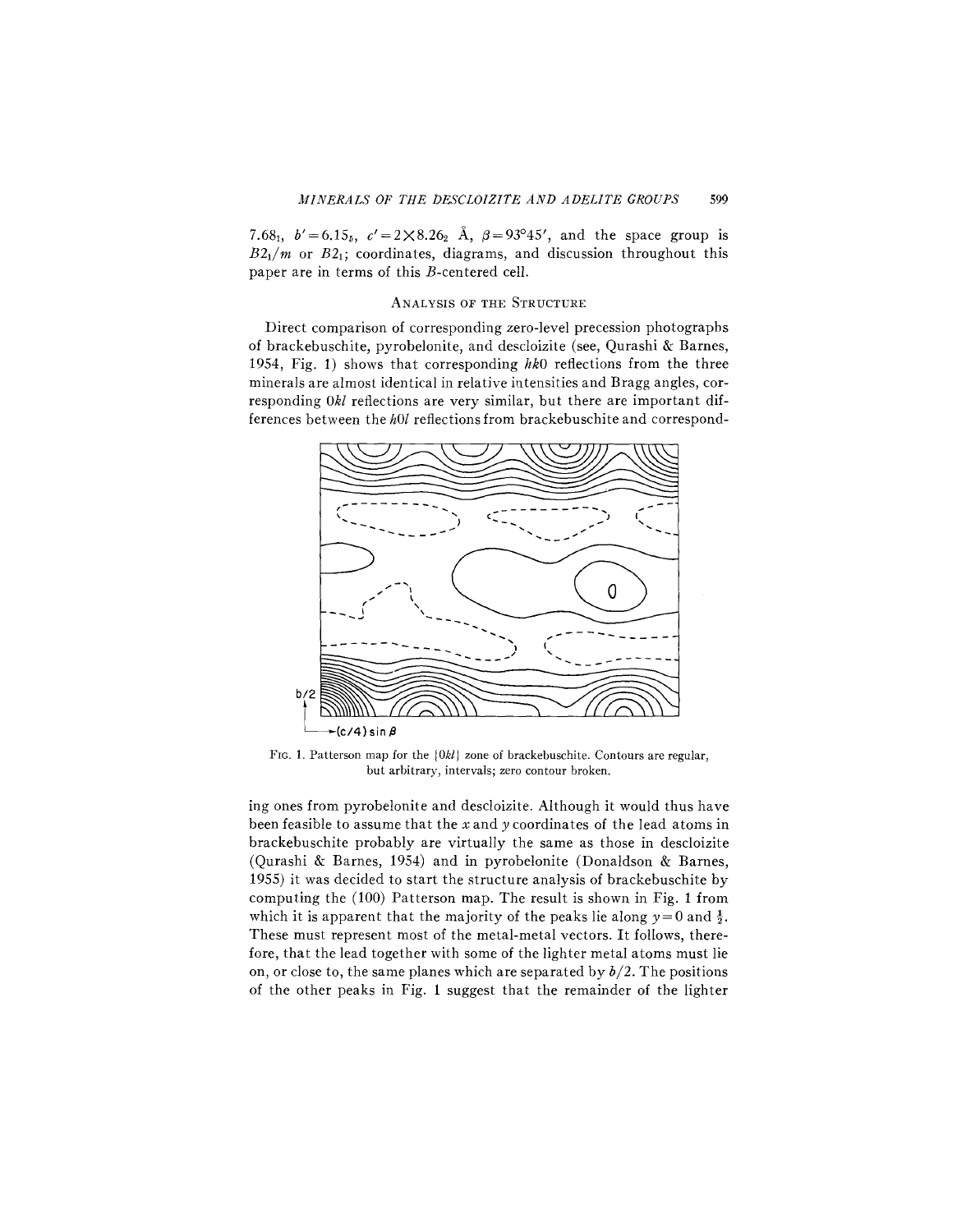metal atoms must be situated on, or near, planes midway between these. If all the metal-atom sites are exactly in the planes specified, they are consistent with space group  $B2<sub>1</sub>/m$  for the metal atoms, and hence this space group was adopted provisionally as the basis for the structure analysis.

The equivalent positions of  $B2<sub>1</sub>/m$  are

 $(a)$  0, 0, 0, 0,  $\frac{1}{2}$ , 0;  $\frac{1}{2}$ , 0,  $\frac{1}{2}$ ;  $\frac{1}{2}$ ,  $\frac{1}{2}$ ,  $\frac{1}{2}$  $(b)$   $\frac{1}{2}$ , 0, 0,  $\frac{1}{2}$ ,  $\frac{1}{2}$ , 0; 0, 0,  $\frac{1}{2}$ ; 0,  $\frac{1}{2}$ ,  $\frac{1}{2}$  $(c)$   $x, \frac{1}{4}, z; \tilde{x}, \frac{3}{4}, \bar{z}; \frac{1}{2}+x, \frac{1}{4}, \frac{1}{2}+z; \frac{1}{2}-x, \frac{3}{4}, \frac{1}{2}-z$ (d) *x, y, z; x,*  $\frac{1}{2} - y$ , *z;*  $\frac{1}{2} + x$ , *y*,  $\frac{1}{2} + z$ ;  $\frac{1}{2} + x$ ,  $\frac{1}{2} - y$ ,  $\frac{1}{2} + z$ ;  $\bar{x}, \bar{y}, \bar{z}; \bar{x}, \frac{1}{2} + y, \bar{z}; \frac{1}{2} - x, \bar{y}, \frac{1}{2} - z; \frac{1}{2} - x, \frac{1}{2} + y, \frac{1}{2} - z.$ 

From a detailed interpretation of the (100) Patterson map  $y$ ,  $z$  coordinates were obtained for lead, manganese\*, and vanadium, with lead and vanadium at  $y=\pm\frac{1}{4}$  (special positions *(c)*) and with manganese in special positions *(a)* or *(b).* In view of the small difference between the atomic numbers of manganese and vanadium, the choice of which should be placed in the available positions was governed by the sites occupied by zinc and vanadium in descloizite. The structure was not prejudged by this selection because an "average" atom *X* of  $f = \frac{1}{2}(f_{Mn} + f_v)$  could equally well have been placed in each of the positions at this stage.

A (100) Fourier synthesis with metal-atom coordinates obtained from the analysis of the Patterson map was then carried out (see Fig. 2). The positions of Pb, Mn, and V were refined and termination-of-series errors were corrected by successive difference syntheses (Cochran, 1951) using coordinates for these atoms alone until those for the oxygen atoms had been determined. After inclusion of the latter only minor shifts in the positions of the metal atoms were required in succeeding difference syntheses.

Examination of the *hkO* intensities showed that, in addition to the absences characteristic of the B-centering, all reflections for which  $h =$  $4n+2$ ,  $k=2n$  and for which  $h=4n$ ,  $k=2n+1$  were either unobservable or very weak. On the assumption that this effect must be caused by the positions of the lead atoms, it follows that the *x, y* coordinates of Pb are  $x=\frac{1}{8}$ ,  $y=\frac{1}{4}$ , etc. (special positions (c)). Because the lead atoms determine the phases of most reflections, it was possible to carry out a Fourier synthesis for this zone immediately (see Fig. 2) and then to proceed with refinement by successive difference syntheses as in the case of the  $\{0kl\}$ zone.

Finally the *{hOl}* zone was refined by the same procedure, commencing

<sup>\*</sup> Since the atoms of Fe in brackebuschite must be occupying some of the Mn-sites, "manganese" refers to both Fe and Mn unless otherwise noted in the text.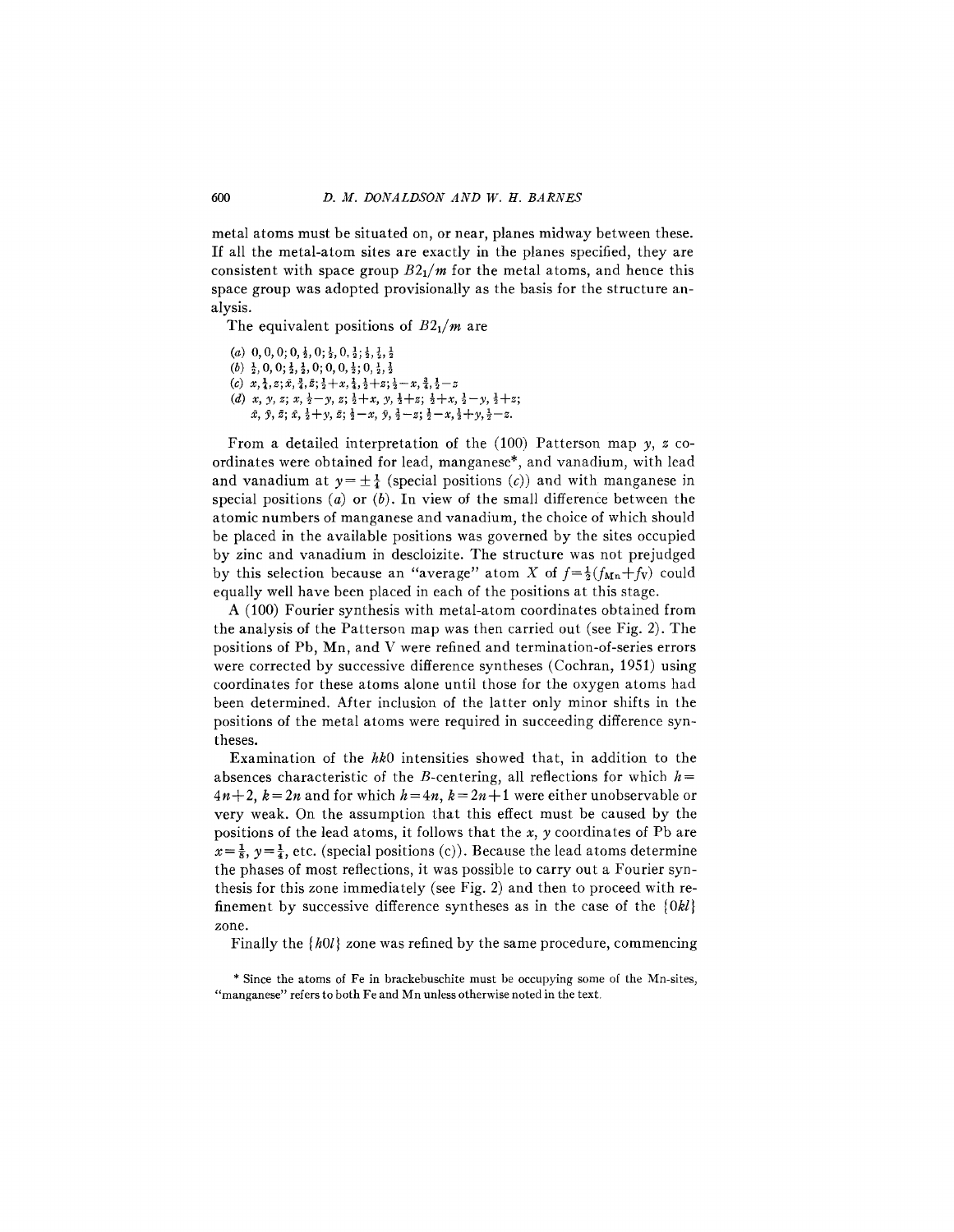

FIG. 2. Fourier maps of the brackebuschite structure. Contours at intervals of  $\sim$ 8e. $\AA$ <sup>-2</sup> for (010),  $\sim$  5e.Å<sup>-2</sup> for (100),  $\sim$  12e.Å<sup>-2</sup> for (001); zero and negative contours broken.

with metal-atom coordinates derived from the (100) and (001) electrondensity maps.

The atomic scattering factors employed for lead and for vanadium were those used in the structure investigation of pyrobelonite (Donaldson & Barnes, 1955).

According to Doering's analyses (1883), manganese and iron are present in approximately equal atomic proportions. The scattering curve for "manganese," therefore, was obtained as the mean of those for the divalent ions, Mn<sup>2+</sup> and Fe<sup>2+</sup>, which in turn were derived from the atomic scattering curves in the International Tables (1935), taking those for Ca and Ca<sup>2+</sup> as a guide (*International Tables*, 1935).

The three scattering curves were corrected for the temperature factor,  $\exp(-B(\sin \theta/\lambda)^2)$ , with  $B=1.9$  for lead, 0.5 for vanadium, and 1.5 for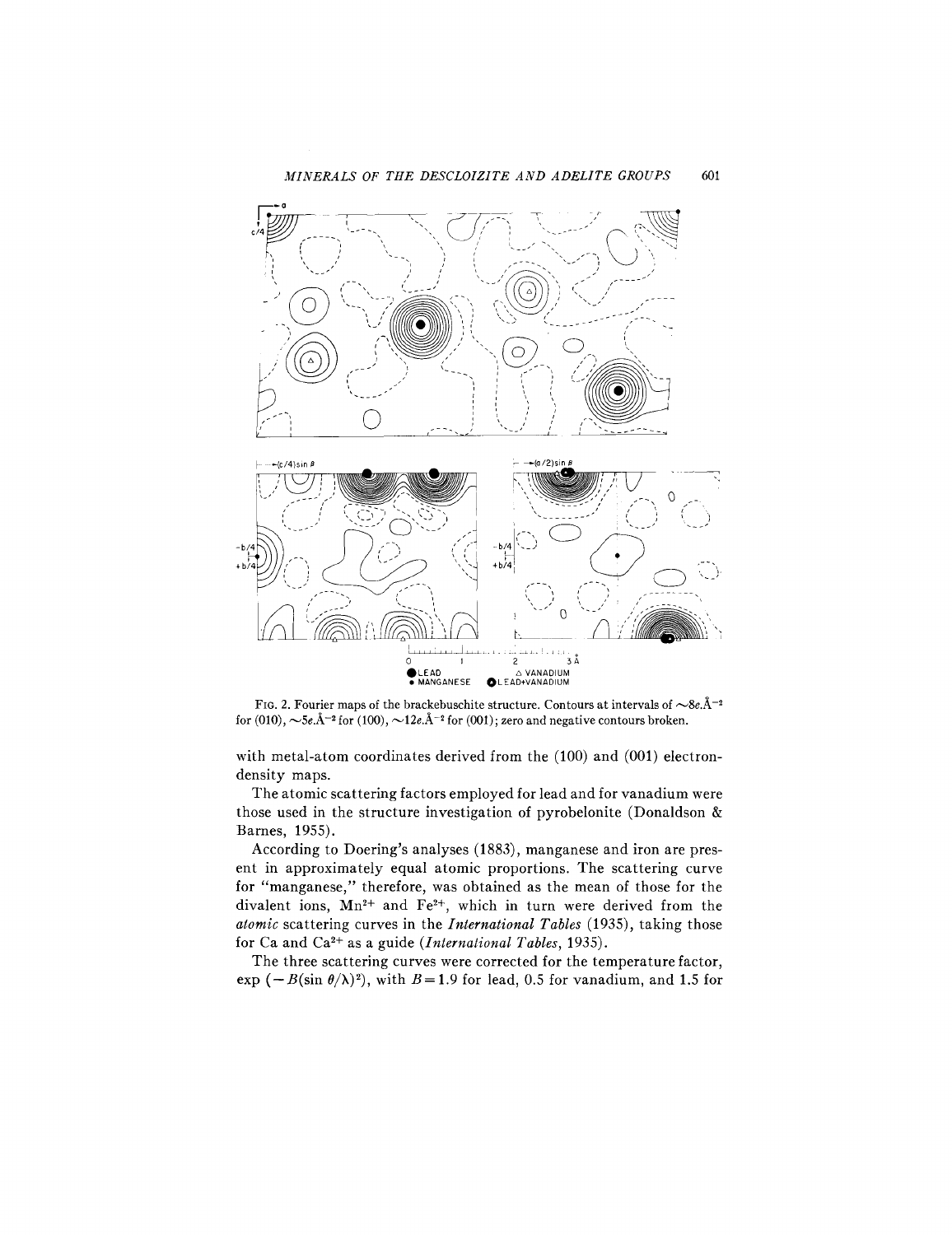| Atom         | x      | v     | z      |  |
|--------------|--------|-------|--------|--|
| Pb(1)        | 0.1149 | 0.250 | 0.3745 |  |
| Pb(2)        | 0.6233 | 0.250 | 0.2989 |  |
| ${\rm V}(1)$ | 0.6462 | 0.250 | 0.0865 |  |
| V(2)         | 0.1233 | 0.250 | 0.1644 |  |
| Mn           |        |       |        |  |

TABLE 1. METAL ATOM POSITIONS IN FRACTIONAL COORDINATES

manganese. These values were obtained qualitatively from the difference syntheses by attempting to reduce the background density around the different atoms to as near zero as possible. It should be noted that the same corrections were applied to the scattering curves for Pb, V, and Mn, respectively, in all three zones, even for non-equivalent atoms.

The final coordinates of the metal atoms are given in Table 1. Values of the structure factors calculated for these atoms alone,  $F_{c(m)}$ , are listed in Table 3.

#### POSITIONS OF THE OXYGEN ATOMS, AND THE WATER MOLECULE

There are some indications of the presence of oxygen atoms in the Fourier maps (see Fig. 2), particularly in that on (010), but they are not sufficiently clear for a reliable estimate of the atomic coordinates. The difference syntheses reproduced in Fig. 3 were calculated with the coefficients  $(F_o-F_{c(m)})$ ; they show a set of peaks which, by correlation among the maps for the three zones, were identified as representing the oxygen atoms. The best mean coordinates obtained from these maps are given in Table 2. In view of the poor resolution of the oxygen peaks in the difference syntheses it was not considered profitable to attempt refinement of these values.

Difference syntheses were then computed after subtracting the contributions of all the metal *and* the oxygen atoms. The same scattering curve for the latter  $(O^{-1.5})$  was employed as in the case of pyrobelonite

| Atom | $\boldsymbol{x}$ | $\gamma$ | z     |
|------|------------------|----------|-------|
| O(1) | 0.114            | 0.023    | 0.104 |
| O(2) | 0.114            | 0.477    | 0.104 |
| O(3) | 0.941            | 0.250    | 0.230 |
| O(4) | 0.299            | 0.250    | 0.247 |
| O(5) | 0.632            | 0.023    | 0.145 |
| O(6) | 0.632            | 0.477    | 0.145 |
| O(7) | 0.455            | 0.250    | 0.017 |
| O(8) | 0.846            | 0.250    | 0.024 |

TABLE 2. OXYGEN ATOM POSITIONS IN FRACTIONAL COORDINATES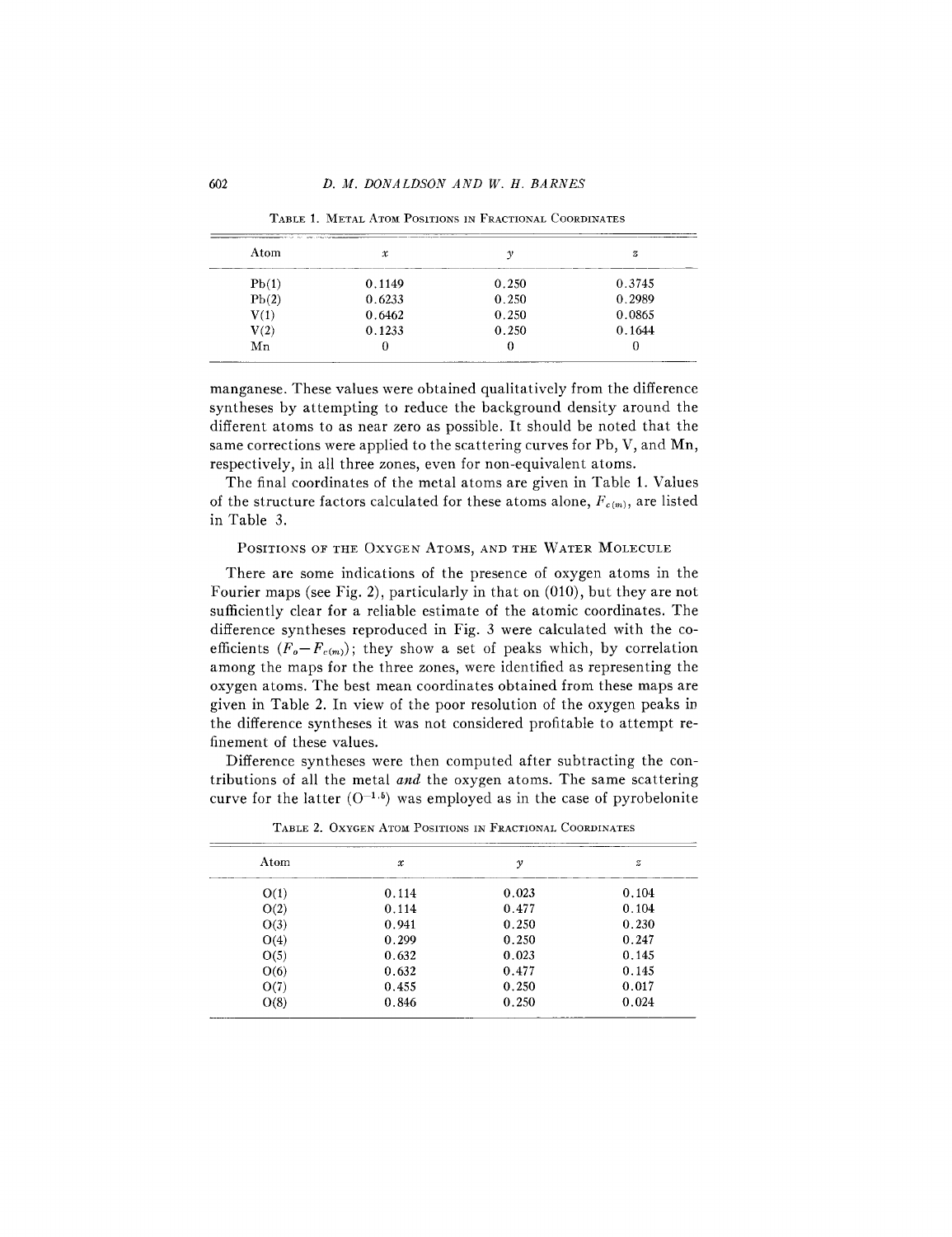

FIG. 3.  $(F_o-F_{o(m)})$  maps of the brackebuschite structure. Contours at intervals of  $\sim$ 2e.Å<sup>-2</sup>; zero and negative contours broken. Positions of single oxygen atoms indicated by X, and those of two pairs of superimposed oxygen atoms by *X'.*

(Donaldson & Barnes, 1955). The maps are reproduced in Fig. 4 and it was hoped that some clear indication of the positions of the water molecules might be obtained at this stage. There are a few relatively large peaks in the final difference maps (Fig. 4), generally of 6 to 8 *e.A-2* but with two of 14 and 16  $e.\AA^{-2}$ , respectively, in the (001) map, but none could be correlated through all three zones. On this basis, therefore, it was not possible to fix the position of the water molecule, although a possible site will be discussed later. It should be mentioned that there was originally a peak of approximately 200  $e.\AA^{-2}$ , representing two lead and two vanadium atoms (see Fig. 2), between the two large peaks (14 and 16  $e.\AA^{-2}$ ) in the (001) map. Thus, although part of either of these residual peaks might be due to the water molecule, both could be accounted for by asymmetric thermal motion of one or both of the crystallographically distinct lead atoms.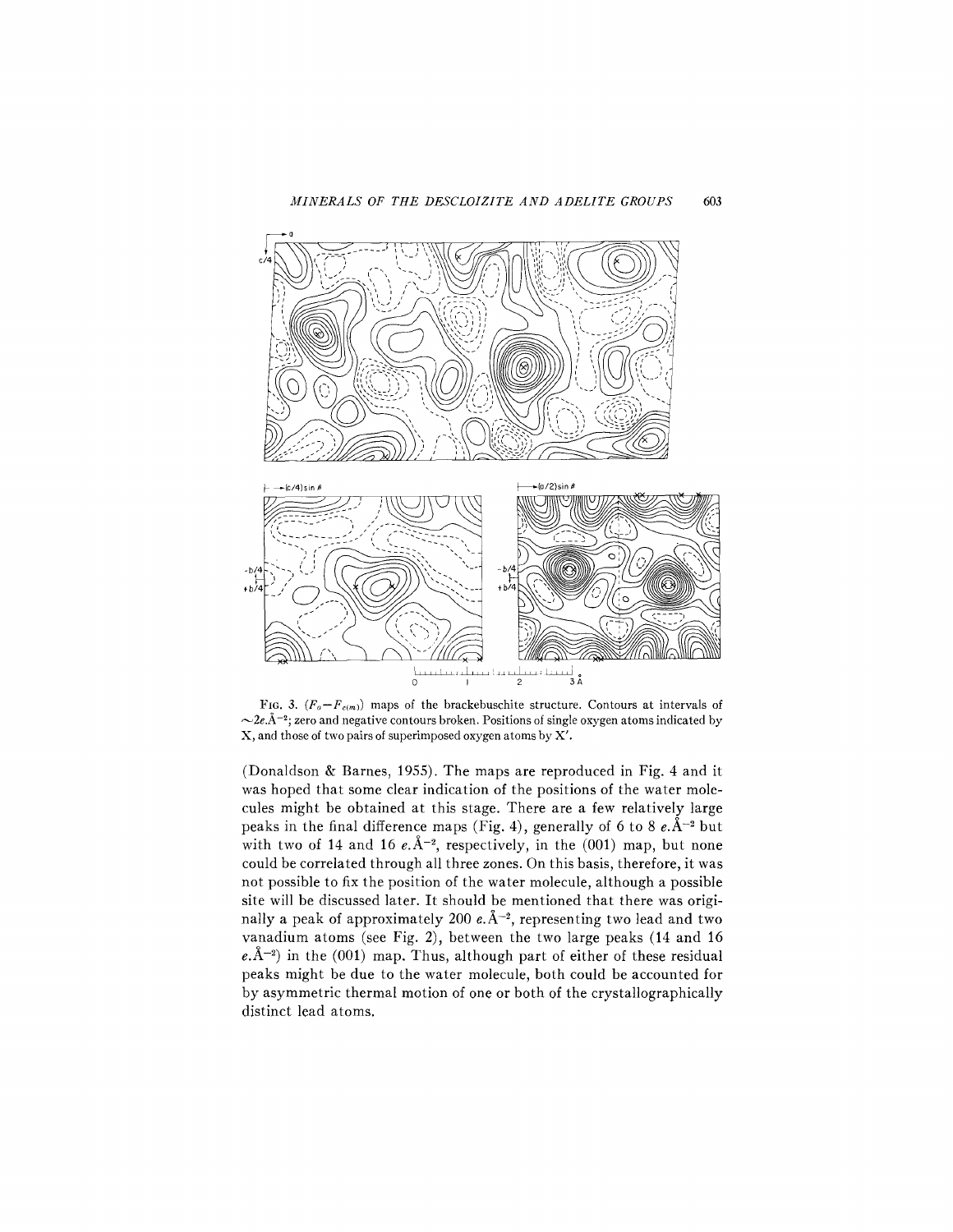

FIG. 4. Final difference  $(F_o - F_c)$  maps of the brackebuschite structure. Contours at intervals of  $\sim$ 2e. $\AA$ <sup>-2</sup>; zero and negative contours broken. Positions of two pairs of superimposed oxygen atoms indicated by X'.

### ACCURACY OF RESULTS

Values of  $F_c$ ,  $F_{c(m)}$ , and  $F_o$  are given in Table 3. The reliability index, *R,* is 0.09 for the {hkO} zone, 0.12 for the *{Okl}* zone, and 0.18 for the *{hOl}* zone when the contributions of *the metal atoms only* are included; it is 0.06 for the *{hkO}* zone, 0.08 for the *{Okl}* zone, and 0.12 for the *{hOl}* zone (overall value, 0.10) when the contributions of *the metal and the oxygen atoms* are included.

Standard deviations in the distances between metal atoms were calculated, assuming that the atoms may be considered as symmetrical and independent (Cruickshank, 1949), despite the fact that the criterion of complete refinement has not been met rigidly in the present case.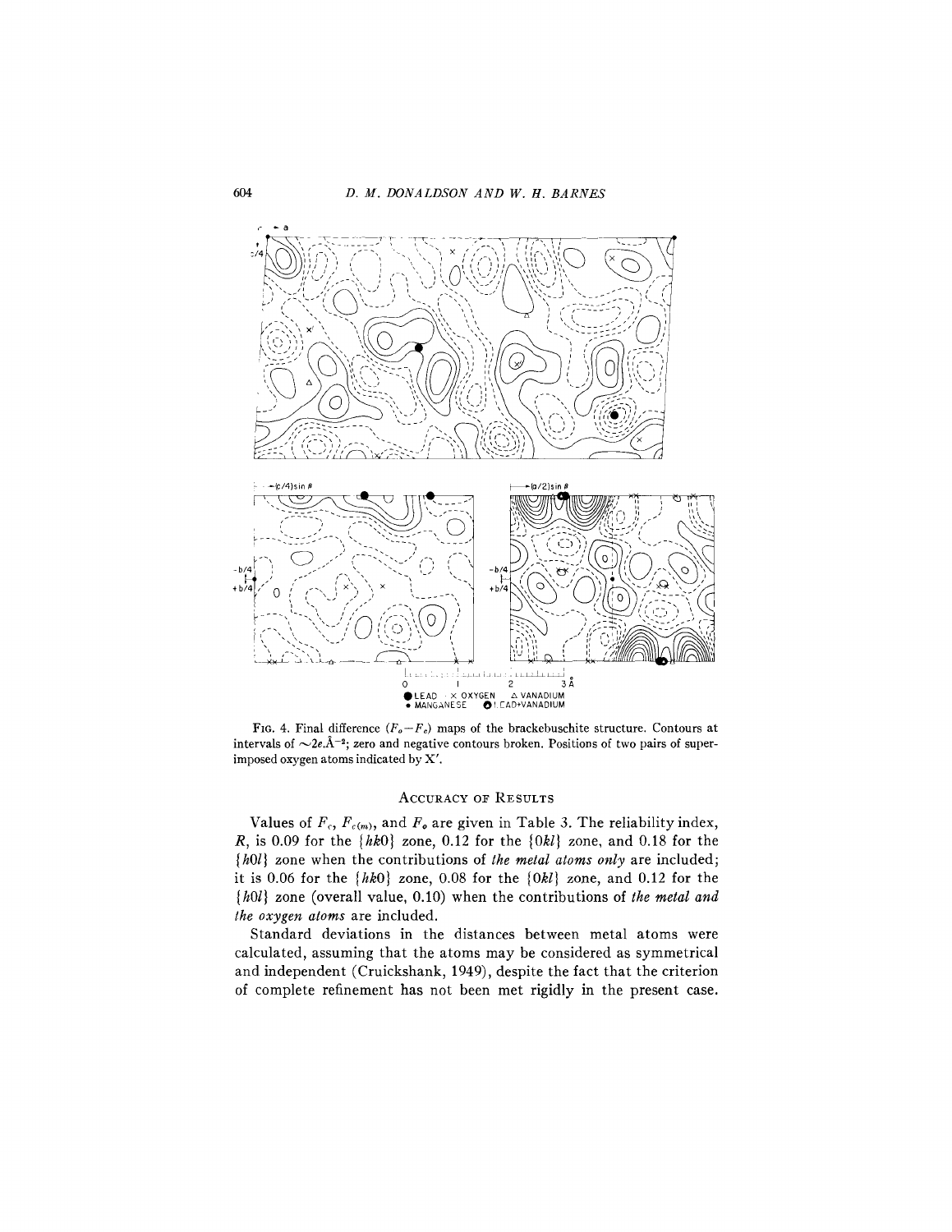| 000<br>$+1196$<br>$+940$<br>0.2.10<br>${}_{< 93}$<br>$-119$<br>$-128$<br>200<br>117<br>$+118$<br>$+104$<br>0.3.10<br>221<br>$-210$<br>$^{-231}$<br>400<br>524<br>$-525$<br>$-467$<br>0.4.10<br>145<br>$+163$<br>$+168$<br>600<br>$<$ 46<br>$+1$<br>$-1$<br>0.5.10<br>154<br>$+150$<br>$+168$<br>800<br>261<br>$+279$<br>$+274$<br>0.6.10<br>${<}75$<br>$-61$<br>$-64$<br>210<br>652<br>$-614$<br>$-667$<br>$+70$<br>${}_{<}96$<br>0.1.12<br>$+77$<br>43<br>220<br>$+48$<br>$+42$<br>0.2.12<br>228<br>$+240$<br>$+249$<br>230<br>486<br>$+460$<br>$+522$<br>< 100<br>$-59$<br>0.3.12<br>$-64$<br>240<br>73<br>$+61$<br>$-116$<br>$+66$<br>0.4.12<br>106<br>$-122$<br>250<br>376<br>$-355$<br>$-355$<br>0.5.12<br><90<br>$+42$<br>$+46$<br>260<br>$<$ 45<br>$+21$<br>$+22$<br>341<br>$-362$<br>0.1.14<br>$-339$<br>270<br>196<br>$+230$<br>$-11$<br>$+208$<br>0.2.14<br>< 100<br>$-20$<br>410<br>47<br>$-34$<br>$-38$<br>$+301$<br>0.3.14<br>306<br>$+287$<br>420<br>511<br>$+480$<br>$+527$<br>0.4.14<br>$+65$<br>${<}93$<br>$+71$<br>430<br>< 44<br>$+31$<br>$+27$<br>199<br>$-233$<br>0.5.14<br>-219<br>440<br>349<br>$-343$<br>$-319$<br>107<br>0.1.16<br>$+119$<br>$+122$<br>450<br>$<$ 46<br>$-18$<br>$-19$<br>$-64$<br>0.2.16<br>${<}99$<br>$-56$<br>$-105$<br>237<br>$-103$<br>460<br>$+261$<br>$+272$<br>97<br>0.3.16<br>$+362$<br>610<br>345<br>$+385$<br>$+83$<br>$78\,$<br>0.4.16<br>$+90$<br>620<br>67<br>$+67$<br>$+76$<br>$+38$<br>0.1.18<br>${}_{<90}$<br>$+48$<br>630<br>293<br>$-310$<br>$-305$<br>0.2.18<br>$+103$<br>92<br>$+97$<br>640<br>$<$ 45<br>$+4$<br>$+3$<br>002<br>181<br>$-165$<br>$-164$<br>650<br>231<br>$+247$<br>$+228$<br>004<br>$-182$<br>204<br>$-186$<br>810<br>43<br>$+42$<br>$+36$<br>$+139$<br>006<br>163<br>$+146$<br>138<br>820<br>$-176$<br>$-200$<br>008<br>144<br>$+148$<br>$+73$<br>830<br>43<br>$-34$<br>$-30$<br>$+237$<br>0.0.10<br>234<br>$+246$<br>020<br>617<br>$-589$<br>$-178$<br>$-585$<br>186<br>$-187$<br>0.0.12<br>040<br>618<br>$+516$<br>$+600$<br>98<br>$+90$<br>0.0.14<br>$+98$<br>060<br>294<br>$^{\rm -277}$<br>$^{-270}$<br>< 81<br>$+112$<br>0.0.16<br>$+126$<br>012<br>312<br>$+295$<br>$+336$<br>$\zeta$ 73<br>$-57$<br>0.0.18<br>$-49$<br>022<br>312<br>$+291$<br>$+290$<br>$\leq$ 37<br>$+28$<br>101<br>$+30$<br>032<br>294<br>$-270$<br>$-257$<br>103<br>$-170$<br>152<br>-176<br>042<br>95<br>$-104$<br>$+588$<br>$-104$<br>105<br>637<br>$+652$<br>162<br>052<br>$-12$<br>$+140$<br>$+166$<br>107<br>$64$<br>$-12$<br>062<br>112<br>$+128$<br>$+128$<br>217<br>$-263$<br>109<br>$-318$<br>072<br>100<br>-94<br>$-103$<br>$+230$<br>$+226$<br>1.0.11<br>210<br>014<br>269<br>$-272$<br>$-261$<br>$+9$<br>1.0.13<br>< 81<br>$+43$<br>024<br>190<br>$+163$<br>$+301$<br>1.0.15<br>101<br>$+124$<br>$+124$<br>034<br>223<br>$+209$<br>$+24$<br>$+203$<br>< 78<br>1.0.17<br>$+9$<br>044<br>145<br>$-114$<br>$-121$<br>$+3$<br>1.0.19<br>$<$ 58 $\,$<br>0<br>054<br>108<br>$-139$<br>$-136$<br>$+313$<br>326<br>202<br>$+379$<br>064<br>114<br>$+112$<br>$+142$<br>204<br>-178<br>145<br>$-190$<br>074<br>65<br>$+85$<br>$+86$<br>206<br>182<br>$+176$<br>$+89$<br>016<br>$<$ 72<br>$-32$<br>$+4$<br>$-34$<br>+302<br>208<br>${<}70$<br>$-44$<br>< 81<br>$+\overline{2}$<br>026<br>$-2$<br>2.0.10<br>344<br>$+276$<br>036<br>$90$<br>$-3$<br>$+41$<br>$+86$<br>2.0.12<br>< 80<br>$+84$<br>046<br>106<br>$+91$<br>$+88$<br>$-276$<br>2.0.14<br>253<br>$-289$<br>$+3$<br>056<br>${<}99$<br>$+244$<br>$+1$<br>2.0.16<br>180<br>$+248$<br>$\leq 94$<br>066<br>$\bf{0}$<br>$-1$<br>$+101$<br>2.0.18<br>121<br>$+78$<br>123<br>018<br>$-133$<br>- 144<br>< 60<br>$+145$<br>301<br>$+146$<br>028<br>${<}87$<br>$+36$<br>$+44$<br>303<br>$-186$<br>169<br>$-86$<br>038<br>94<br>$+115$<br>$+108$<br>305<br>$67$<br>$+60$<br>$+60$<br>${}_{<99}$<br>048<br>$+81$<br>$+45$<br>307<br>322<br>$+364$<br>$+356$ | hkl | $F_{o}$ | $F_{c}$ | $F_{c(m)}$ | hkl | $F_o$ | $F_c$  | $F_{c(m)}$ |
|----------------------------------------------------------------------------------------------------------------------------------------------------------------------------------------------------------------------------------------------------------------------------------------------------------------------------------------------------------------------------------------------------------------------------------------------------------------------------------------------------------------------------------------------------------------------------------------------------------------------------------------------------------------------------------------------------------------------------------------------------------------------------------------------------------------------------------------------------------------------------------------------------------------------------------------------------------------------------------------------------------------------------------------------------------------------------------------------------------------------------------------------------------------------------------------------------------------------------------------------------------------------------------------------------------------------------------------------------------------------------------------------------------------------------------------------------------------------------------------------------------------------------------------------------------------------------------------------------------------------------------------------------------------------------------------------------------------------------------------------------------------------------------------------------------------------------------------------------------------------------------------------------------------------------------------------------------------------------------------------------------------------------------------------------------------------------------------------------------------------------------------------------------------------------------------------------------------------------------------------------------------------------------------------------------------------------------------------------------------------------------------------------------------------------------------------------------------------------------------------------------------------------------------------------------------------------------------------------------------------------------------------------------------------------------------------------------------------------------------------------------------------------------------------------------------------------------------------------------------------------------------------------------------------------------------------------------------------------------------------------------------------------------------------------------------------------------------------------------------------------------------------------------------------------------------------------------------------------------------------------------------------------------------------------------------------------------------------------------------------------------------------------------------------------------------------------------------------------------------------------------------------------------------------------------------------------------------------------------------------------------------------------------------------------------------------------------------------------------------------------------------------------------------------------------------------------------------------------------------------|-----|---------|---------|------------|-----|-------|--------|------------|
|                                                                                                                                                                                                                                                                                                                                                                                                                                                                                                                                                                                                                                                                                                                                                                                                                                                                                                                                                                                                                                                                                                                                                                                                                                                                                                                                                                                                                                                                                                                                                                                                                                                                                                                                                                                                                                                                                                                                                                                                                                                                                                                                                                                                                                                                                                                                                                                                                                                                                                                                                                                                                                                                                                                                                                                                                                                                                                                                                                                                                                                                                                                                                                                                                                                                                                                                                                                                                                                                                                                                                                                                                                                                                                                                                                                                                                                                      |     |         |         |            |     |       |        |            |
|                                                                                                                                                                                                                                                                                                                                                                                                                                                                                                                                                                                                                                                                                                                                                                                                                                                                                                                                                                                                                                                                                                                                                                                                                                                                                                                                                                                                                                                                                                                                                                                                                                                                                                                                                                                                                                                                                                                                                                                                                                                                                                                                                                                                                                                                                                                                                                                                                                                                                                                                                                                                                                                                                                                                                                                                                                                                                                                                                                                                                                                                                                                                                                                                                                                                                                                                                                                                                                                                                                                                                                                                                                                                                                                                                                                                                                                                      |     |         |         |            |     |       |        |            |
|                                                                                                                                                                                                                                                                                                                                                                                                                                                                                                                                                                                                                                                                                                                                                                                                                                                                                                                                                                                                                                                                                                                                                                                                                                                                                                                                                                                                                                                                                                                                                                                                                                                                                                                                                                                                                                                                                                                                                                                                                                                                                                                                                                                                                                                                                                                                                                                                                                                                                                                                                                                                                                                                                                                                                                                                                                                                                                                                                                                                                                                                                                                                                                                                                                                                                                                                                                                                                                                                                                                                                                                                                                                                                                                                                                                                                                                                      |     |         |         |            |     |       |        |            |
|                                                                                                                                                                                                                                                                                                                                                                                                                                                                                                                                                                                                                                                                                                                                                                                                                                                                                                                                                                                                                                                                                                                                                                                                                                                                                                                                                                                                                                                                                                                                                                                                                                                                                                                                                                                                                                                                                                                                                                                                                                                                                                                                                                                                                                                                                                                                                                                                                                                                                                                                                                                                                                                                                                                                                                                                                                                                                                                                                                                                                                                                                                                                                                                                                                                                                                                                                                                                                                                                                                                                                                                                                                                                                                                                                                                                                                                                      |     |         |         |            |     |       |        |            |
|                                                                                                                                                                                                                                                                                                                                                                                                                                                                                                                                                                                                                                                                                                                                                                                                                                                                                                                                                                                                                                                                                                                                                                                                                                                                                                                                                                                                                                                                                                                                                                                                                                                                                                                                                                                                                                                                                                                                                                                                                                                                                                                                                                                                                                                                                                                                                                                                                                                                                                                                                                                                                                                                                                                                                                                                                                                                                                                                                                                                                                                                                                                                                                                                                                                                                                                                                                                                                                                                                                                                                                                                                                                                                                                                                                                                                                                                      |     |         |         |            |     |       |        |            |
|                                                                                                                                                                                                                                                                                                                                                                                                                                                                                                                                                                                                                                                                                                                                                                                                                                                                                                                                                                                                                                                                                                                                                                                                                                                                                                                                                                                                                                                                                                                                                                                                                                                                                                                                                                                                                                                                                                                                                                                                                                                                                                                                                                                                                                                                                                                                                                                                                                                                                                                                                                                                                                                                                                                                                                                                                                                                                                                                                                                                                                                                                                                                                                                                                                                                                                                                                                                                                                                                                                                                                                                                                                                                                                                                                                                                                                                                      |     |         |         |            |     |       |        |            |
|                                                                                                                                                                                                                                                                                                                                                                                                                                                                                                                                                                                                                                                                                                                                                                                                                                                                                                                                                                                                                                                                                                                                                                                                                                                                                                                                                                                                                                                                                                                                                                                                                                                                                                                                                                                                                                                                                                                                                                                                                                                                                                                                                                                                                                                                                                                                                                                                                                                                                                                                                                                                                                                                                                                                                                                                                                                                                                                                                                                                                                                                                                                                                                                                                                                                                                                                                                                                                                                                                                                                                                                                                                                                                                                                                                                                                                                                      |     |         |         |            |     |       |        |            |
|                                                                                                                                                                                                                                                                                                                                                                                                                                                                                                                                                                                                                                                                                                                                                                                                                                                                                                                                                                                                                                                                                                                                                                                                                                                                                                                                                                                                                                                                                                                                                                                                                                                                                                                                                                                                                                                                                                                                                                                                                                                                                                                                                                                                                                                                                                                                                                                                                                                                                                                                                                                                                                                                                                                                                                                                                                                                                                                                                                                                                                                                                                                                                                                                                                                                                                                                                                                                                                                                                                                                                                                                                                                                                                                                                                                                                                                                      |     |         |         |            |     |       |        |            |
|                                                                                                                                                                                                                                                                                                                                                                                                                                                                                                                                                                                                                                                                                                                                                                                                                                                                                                                                                                                                                                                                                                                                                                                                                                                                                                                                                                                                                                                                                                                                                                                                                                                                                                                                                                                                                                                                                                                                                                                                                                                                                                                                                                                                                                                                                                                                                                                                                                                                                                                                                                                                                                                                                                                                                                                                                                                                                                                                                                                                                                                                                                                                                                                                                                                                                                                                                                                                                                                                                                                                                                                                                                                                                                                                                                                                                                                                      |     |         |         |            |     |       |        |            |
|                                                                                                                                                                                                                                                                                                                                                                                                                                                                                                                                                                                                                                                                                                                                                                                                                                                                                                                                                                                                                                                                                                                                                                                                                                                                                                                                                                                                                                                                                                                                                                                                                                                                                                                                                                                                                                                                                                                                                                                                                                                                                                                                                                                                                                                                                                                                                                                                                                                                                                                                                                                                                                                                                                                                                                                                                                                                                                                                                                                                                                                                                                                                                                                                                                                                                                                                                                                                                                                                                                                                                                                                                                                                                                                                                                                                                                                                      |     |         |         |            |     |       |        |            |
|                                                                                                                                                                                                                                                                                                                                                                                                                                                                                                                                                                                                                                                                                                                                                                                                                                                                                                                                                                                                                                                                                                                                                                                                                                                                                                                                                                                                                                                                                                                                                                                                                                                                                                                                                                                                                                                                                                                                                                                                                                                                                                                                                                                                                                                                                                                                                                                                                                                                                                                                                                                                                                                                                                                                                                                                                                                                                                                                                                                                                                                                                                                                                                                                                                                                                                                                                                                                                                                                                                                                                                                                                                                                                                                                                                                                                                                                      |     |         |         |            |     |       |        |            |
|                                                                                                                                                                                                                                                                                                                                                                                                                                                                                                                                                                                                                                                                                                                                                                                                                                                                                                                                                                                                                                                                                                                                                                                                                                                                                                                                                                                                                                                                                                                                                                                                                                                                                                                                                                                                                                                                                                                                                                                                                                                                                                                                                                                                                                                                                                                                                                                                                                                                                                                                                                                                                                                                                                                                                                                                                                                                                                                                                                                                                                                                                                                                                                                                                                                                                                                                                                                                                                                                                                                                                                                                                                                                                                                                                                                                                                                                      |     |         |         |            |     |       |        |            |
|                                                                                                                                                                                                                                                                                                                                                                                                                                                                                                                                                                                                                                                                                                                                                                                                                                                                                                                                                                                                                                                                                                                                                                                                                                                                                                                                                                                                                                                                                                                                                                                                                                                                                                                                                                                                                                                                                                                                                                                                                                                                                                                                                                                                                                                                                                                                                                                                                                                                                                                                                                                                                                                                                                                                                                                                                                                                                                                                                                                                                                                                                                                                                                                                                                                                                                                                                                                                                                                                                                                                                                                                                                                                                                                                                                                                                                                                      |     |         |         |            |     |       |        |            |
|                                                                                                                                                                                                                                                                                                                                                                                                                                                                                                                                                                                                                                                                                                                                                                                                                                                                                                                                                                                                                                                                                                                                                                                                                                                                                                                                                                                                                                                                                                                                                                                                                                                                                                                                                                                                                                                                                                                                                                                                                                                                                                                                                                                                                                                                                                                                                                                                                                                                                                                                                                                                                                                                                                                                                                                                                                                                                                                                                                                                                                                                                                                                                                                                                                                                                                                                                                                                                                                                                                                                                                                                                                                                                                                                                                                                                                                                      |     |         |         |            |     |       |        |            |
|                                                                                                                                                                                                                                                                                                                                                                                                                                                                                                                                                                                                                                                                                                                                                                                                                                                                                                                                                                                                                                                                                                                                                                                                                                                                                                                                                                                                                                                                                                                                                                                                                                                                                                                                                                                                                                                                                                                                                                                                                                                                                                                                                                                                                                                                                                                                                                                                                                                                                                                                                                                                                                                                                                                                                                                                                                                                                                                                                                                                                                                                                                                                                                                                                                                                                                                                                                                                                                                                                                                                                                                                                                                                                                                                                                                                                                                                      |     |         |         |            |     |       |        |            |
|                                                                                                                                                                                                                                                                                                                                                                                                                                                                                                                                                                                                                                                                                                                                                                                                                                                                                                                                                                                                                                                                                                                                                                                                                                                                                                                                                                                                                                                                                                                                                                                                                                                                                                                                                                                                                                                                                                                                                                                                                                                                                                                                                                                                                                                                                                                                                                                                                                                                                                                                                                                                                                                                                                                                                                                                                                                                                                                                                                                                                                                                                                                                                                                                                                                                                                                                                                                                                                                                                                                                                                                                                                                                                                                                                                                                                                                                      |     |         |         |            |     |       |        |            |
|                                                                                                                                                                                                                                                                                                                                                                                                                                                                                                                                                                                                                                                                                                                                                                                                                                                                                                                                                                                                                                                                                                                                                                                                                                                                                                                                                                                                                                                                                                                                                                                                                                                                                                                                                                                                                                                                                                                                                                                                                                                                                                                                                                                                                                                                                                                                                                                                                                                                                                                                                                                                                                                                                                                                                                                                                                                                                                                                                                                                                                                                                                                                                                                                                                                                                                                                                                                                                                                                                                                                                                                                                                                                                                                                                                                                                                                                      |     |         |         |            |     |       |        |            |
|                                                                                                                                                                                                                                                                                                                                                                                                                                                                                                                                                                                                                                                                                                                                                                                                                                                                                                                                                                                                                                                                                                                                                                                                                                                                                                                                                                                                                                                                                                                                                                                                                                                                                                                                                                                                                                                                                                                                                                                                                                                                                                                                                                                                                                                                                                                                                                                                                                                                                                                                                                                                                                                                                                                                                                                                                                                                                                                                                                                                                                                                                                                                                                                                                                                                                                                                                                                                                                                                                                                                                                                                                                                                                                                                                                                                                                                                      |     |         |         |            |     |       |        |            |
|                                                                                                                                                                                                                                                                                                                                                                                                                                                                                                                                                                                                                                                                                                                                                                                                                                                                                                                                                                                                                                                                                                                                                                                                                                                                                                                                                                                                                                                                                                                                                                                                                                                                                                                                                                                                                                                                                                                                                                                                                                                                                                                                                                                                                                                                                                                                                                                                                                                                                                                                                                                                                                                                                                                                                                                                                                                                                                                                                                                                                                                                                                                                                                                                                                                                                                                                                                                                                                                                                                                                                                                                                                                                                                                                                                                                                                                                      |     |         |         |            |     |       |        |            |
|                                                                                                                                                                                                                                                                                                                                                                                                                                                                                                                                                                                                                                                                                                                                                                                                                                                                                                                                                                                                                                                                                                                                                                                                                                                                                                                                                                                                                                                                                                                                                                                                                                                                                                                                                                                                                                                                                                                                                                                                                                                                                                                                                                                                                                                                                                                                                                                                                                                                                                                                                                                                                                                                                                                                                                                                                                                                                                                                                                                                                                                                                                                                                                                                                                                                                                                                                                                                                                                                                                                                                                                                                                                                                                                                                                                                                                                                      |     |         |         |            |     |       |        |            |
|                                                                                                                                                                                                                                                                                                                                                                                                                                                                                                                                                                                                                                                                                                                                                                                                                                                                                                                                                                                                                                                                                                                                                                                                                                                                                                                                                                                                                                                                                                                                                                                                                                                                                                                                                                                                                                                                                                                                                                                                                                                                                                                                                                                                                                                                                                                                                                                                                                                                                                                                                                                                                                                                                                                                                                                                                                                                                                                                                                                                                                                                                                                                                                                                                                                                                                                                                                                                                                                                                                                                                                                                                                                                                                                                                                                                                                                                      |     |         |         |            |     |       |        |            |
|                                                                                                                                                                                                                                                                                                                                                                                                                                                                                                                                                                                                                                                                                                                                                                                                                                                                                                                                                                                                                                                                                                                                                                                                                                                                                                                                                                                                                                                                                                                                                                                                                                                                                                                                                                                                                                                                                                                                                                                                                                                                                                                                                                                                                                                                                                                                                                                                                                                                                                                                                                                                                                                                                                                                                                                                                                                                                                                                                                                                                                                                                                                                                                                                                                                                                                                                                                                                                                                                                                                                                                                                                                                                                                                                                                                                                                                                      |     |         |         |            |     |       |        |            |
|                                                                                                                                                                                                                                                                                                                                                                                                                                                                                                                                                                                                                                                                                                                                                                                                                                                                                                                                                                                                                                                                                                                                                                                                                                                                                                                                                                                                                                                                                                                                                                                                                                                                                                                                                                                                                                                                                                                                                                                                                                                                                                                                                                                                                                                                                                                                                                                                                                                                                                                                                                                                                                                                                                                                                                                                                                                                                                                                                                                                                                                                                                                                                                                                                                                                                                                                                                                                                                                                                                                                                                                                                                                                                                                                                                                                                                                                      |     |         |         |            |     |       |        |            |
|                                                                                                                                                                                                                                                                                                                                                                                                                                                                                                                                                                                                                                                                                                                                                                                                                                                                                                                                                                                                                                                                                                                                                                                                                                                                                                                                                                                                                                                                                                                                                                                                                                                                                                                                                                                                                                                                                                                                                                                                                                                                                                                                                                                                                                                                                                                                                                                                                                                                                                                                                                                                                                                                                                                                                                                                                                                                                                                                                                                                                                                                                                                                                                                                                                                                                                                                                                                                                                                                                                                                                                                                                                                                                                                                                                                                                                                                      |     |         |         |            |     |       |        |            |
|                                                                                                                                                                                                                                                                                                                                                                                                                                                                                                                                                                                                                                                                                                                                                                                                                                                                                                                                                                                                                                                                                                                                                                                                                                                                                                                                                                                                                                                                                                                                                                                                                                                                                                                                                                                                                                                                                                                                                                                                                                                                                                                                                                                                                                                                                                                                                                                                                                                                                                                                                                                                                                                                                                                                                                                                                                                                                                                                                                                                                                                                                                                                                                                                                                                                                                                                                                                                                                                                                                                                                                                                                                                                                                                                                                                                                                                                      |     |         |         |            |     |       |        |            |
|                                                                                                                                                                                                                                                                                                                                                                                                                                                                                                                                                                                                                                                                                                                                                                                                                                                                                                                                                                                                                                                                                                                                                                                                                                                                                                                                                                                                                                                                                                                                                                                                                                                                                                                                                                                                                                                                                                                                                                                                                                                                                                                                                                                                                                                                                                                                                                                                                                                                                                                                                                                                                                                                                                                                                                                                                                                                                                                                                                                                                                                                                                                                                                                                                                                                                                                                                                                                                                                                                                                                                                                                                                                                                                                                                                                                                                                                      |     |         |         |            |     |       |        |            |
|                                                                                                                                                                                                                                                                                                                                                                                                                                                                                                                                                                                                                                                                                                                                                                                                                                                                                                                                                                                                                                                                                                                                                                                                                                                                                                                                                                                                                                                                                                                                                                                                                                                                                                                                                                                                                                                                                                                                                                                                                                                                                                                                                                                                                                                                                                                                                                                                                                                                                                                                                                                                                                                                                                                                                                                                                                                                                                                                                                                                                                                                                                                                                                                                                                                                                                                                                                                                                                                                                                                                                                                                                                                                                                                                                                                                                                                                      |     |         |         |            |     |       |        |            |
|                                                                                                                                                                                                                                                                                                                                                                                                                                                                                                                                                                                                                                                                                                                                                                                                                                                                                                                                                                                                                                                                                                                                                                                                                                                                                                                                                                                                                                                                                                                                                                                                                                                                                                                                                                                                                                                                                                                                                                                                                                                                                                                                                                                                                                                                                                                                                                                                                                                                                                                                                                                                                                                                                                                                                                                                                                                                                                                                                                                                                                                                                                                                                                                                                                                                                                                                                                                                                                                                                                                                                                                                                                                                                                                                                                                                                                                                      |     |         |         |            |     |       |        |            |
|                                                                                                                                                                                                                                                                                                                                                                                                                                                                                                                                                                                                                                                                                                                                                                                                                                                                                                                                                                                                                                                                                                                                                                                                                                                                                                                                                                                                                                                                                                                                                                                                                                                                                                                                                                                                                                                                                                                                                                                                                                                                                                                                                                                                                                                                                                                                                                                                                                                                                                                                                                                                                                                                                                                                                                                                                                                                                                                                                                                                                                                                                                                                                                                                                                                                                                                                                                                                                                                                                                                                                                                                                                                                                                                                                                                                                                                                      |     |         |         |            |     |       |        |            |
|                                                                                                                                                                                                                                                                                                                                                                                                                                                                                                                                                                                                                                                                                                                                                                                                                                                                                                                                                                                                                                                                                                                                                                                                                                                                                                                                                                                                                                                                                                                                                                                                                                                                                                                                                                                                                                                                                                                                                                                                                                                                                                                                                                                                                                                                                                                                                                                                                                                                                                                                                                                                                                                                                                                                                                                                                                                                                                                                                                                                                                                                                                                                                                                                                                                                                                                                                                                                                                                                                                                                                                                                                                                                                                                                                                                                                                                                      |     |         |         |            |     |       |        |            |
|                                                                                                                                                                                                                                                                                                                                                                                                                                                                                                                                                                                                                                                                                                                                                                                                                                                                                                                                                                                                                                                                                                                                                                                                                                                                                                                                                                                                                                                                                                                                                                                                                                                                                                                                                                                                                                                                                                                                                                                                                                                                                                                                                                                                                                                                                                                                                                                                                                                                                                                                                                                                                                                                                                                                                                                                                                                                                                                                                                                                                                                                                                                                                                                                                                                                                                                                                                                                                                                                                                                                                                                                                                                                                                                                                                                                                                                                      |     |         |         |            |     |       |        |            |
|                                                                                                                                                                                                                                                                                                                                                                                                                                                                                                                                                                                                                                                                                                                                                                                                                                                                                                                                                                                                                                                                                                                                                                                                                                                                                                                                                                                                                                                                                                                                                                                                                                                                                                                                                                                                                                                                                                                                                                                                                                                                                                                                                                                                                                                                                                                                                                                                                                                                                                                                                                                                                                                                                                                                                                                                                                                                                                                                                                                                                                                                                                                                                                                                                                                                                                                                                                                                                                                                                                                                                                                                                                                                                                                                                                                                                                                                      |     |         |         |            |     |       |        |            |
|                                                                                                                                                                                                                                                                                                                                                                                                                                                                                                                                                                                                                                                                                                                                                                                                                                                                                                                                                                                                                                                                                                                                                                                                                                                                                                                                                                                                                                                                                                                                                                                                                                                                                                                                                                                                                                                                                                                                                                                                                                                                                                                                                                                                                                                                                                                                                                                                                                                                                                                                                                                                                                                                                                                                                                                                                                                                                                                                                                                                                                                                                                                                                                                                                                                                                                                                                                                                                                                                                                                                                                                                                                                                                                                                                                                                                                                                      |     |         |         |            |     |       |        |            |
|                                                                                                                                                                                                                                                                                                                                                                                                                                                                                                                                                                                                                                                                                                                                                                                                                                                                                                                                                                                                                                                                                                                                                                                                                                                                                                                                                                                                                                                                                                                                                                                                                                                                                                                                                                                                                                                                                                                                                                                                                                                                                                                                                                                                                                                                                                                                                                                                                                                                                                                                                                                                                                                                                                                                                                                                                                                                                                                                                                                                                                                                                                                                                                                                                                                                                                                                                                                                                                                                                                                                                                                                                                                                                                                                                                                                                                                                      |     |         |         |            |     |       |        |            |
|                                                                                                                                                                                                                                                                                                                                                                                                                                                                                                                                                                                                                                                                                                                                                                                                                                                                                                                                                                                                                                                                                                                                                                                                                                                                                                                                                                                                                                                                                                                                                                                                                                                                                                                                                                                                                                                                                                                                                                                                                                                                                                                                                                                                                                                                                                                                                                                                                                                                                                                                                                                                                                                                                                                                                                                                                                                                                                                                                                                                                                                                                                                                                                                                                                                                                                                                                                                                                                                                                                                                                                                                                                                                                                                                                                                                                                                                      |     |         |         |            |     |       |        |            |
|                                                                                                                                                                                                                                                                                                                                                                                                                                                                                                                                                                                                                                                                                                                                                                                                                                                                                                                                                                                                                                                                                                                                                                                                                                                                                                                                                                                                                                                                                                                                                                                                                                                                                                                                                                                                                                                                                                                                                                                                                                                                                                                                                                                                                                                                                                                                                                                                                                                                                                                                                                                                                                                                                                                                                                                                                                                                                                                                                                                                                                                                                                                                                                                                                                                                                                                                                                                                                                                                                                                                                                                                                                                                                                                                                                                                                                                                      |     |         |         |            |     |       |        |            |
|                                                                                                                                                                                                                                                                                                                                                                                                                                                                                                                                                                                                                                                                                                                                                                                                                                                                                                                                                                                                                                                                                                                                                                                                                                                                                                                                                                                                                                                                                                                                                                                                                                                                                                                                                                                                                                                                                                                                                                                                                                                                                                                                                                                                                                                                                                                                                                                                                                                                                                                                                                                                                                                                                                                                                                                                                                                                                                                                                                                                                                                                                                                                                                                                                                                                                                                                                                                                                                                                                                                                                                                                                                                                                                                                                                                                                                                                      |     |         |         |            |     |       |        |            |
|                                                                                                                                                                                                                                                                                                                                                                                                                                                                                                                                                                                                                                                                                                                                                                                                                                                                                                                                                                                                                                                                                                                                                                                                                                                                                                                                                                                                                                                                                                                                                                                                                                                                                                                                                                                                                                                                                                                                                                                                                                                                                                                                                                                                                                                                                                                                                                                                                                                                                                                                                                                                                                                                                                                                                                                                                                                                                                                                                                                                                                                                                                                                                                                                                                                                                                                                                                                                                                                                                                                                                                                                                                                                                                                                                                                                                                                                      |     |         |         |            |     |       |        |            |
|                                                                                                                                                                                                                                                                                                                                                                                                                                                                                                                                                                                                                                                                                                                                                                                                                                                                                                                                                                                                                                                                                                                                                                                                                                                                                                                                                                                                                                                                                                                                                                                                                                                                                                                                                                                                                                                                                                                                                                                                                                                                                                                                                                                                                                                                                                                                                                                                                                                                                                                                                                                                                                                                                                                                                                                                                                                                                                                                                                                                                                                                                                                                                                                                                                                                                                                                                                                                                                                                                                                                                                                                                                                                                                                                                                                                                                                                      |     |         |         |            |     |       |        |            |
|                                                                                                                                                                                                                                                                                                                                                                                                                                                                                                                                                                                                                                                                                                                                                                                                                                                                                                                                                                                                                                                                                                                                                                                                                                                                                                                                                                                                                                                                                                                                                                                                                                                                                                                                                                                                                                                                                                                                                                                                                                                                                                                                                                                                                                                                                                                                                                                                                                                                                                                                                                                                                                                                                                                                                                                                                                                                                                                                                                                                                                                                                                                                                                                                                                                                                                                                                                                                                                                                                                                                                                                                                                                                                                                                                                                                                                                                      |     |         |         |            |     |       |        |            |
|                                                                                                                                                                                                                                                                                                                                                                                                                                                                                                                                                                                                                                                                                                                                                                                                                                                                                                                                                                                                                                                                                                                                                                                                                                                                                                                                                                                                                                                                                                                                                                                                                                                                                                                                                                                                                                                                                                                                                                                                                                                                                                                                                                                                                                                                                                                                                                                                                                                                                                                                                                                                                                                                                                                                                                                                                                                                                                                                                                                                                                                                                                                                                                                                                                                                                                                                                                                                                                                                                                                                                                                                                                                                                                                                                                                                                                                                      |     |         |         |            |     |       |        |            |
|                                                                                                                                                                                                                                                                                                                                                                                                                                                                                                                                                                                                                                                                                                                                                                                                                                                                                                                                                                                                                                                                                                                                                                                                                                                                                                                                                                                                                                                                                                                                                                                                                                                                                                                                                                                                                                                                                                                                                                                                                                                                                                                                                                                                                                                                                                                                                                                                                                                                                                                                                                                                                                                                                                                                                                                                                                                                                                                                                                                                                                                                                                                                                                                                                                                                                                                                                                                                                                                                                                                                                                                                                                                                                                                                                                                                                                                                      |     |         |         |            |     |       |        |            |
|                                                                                                                                                                                                                                                                                                                                                                                                                                                                                                                                                                                                                                                                                                                                                                                                                                                                                                                                                                                                                                                                                                                                                                                                                                                                                                                                                                                                                                                                                                                                                                                                                                                                                                                                                                                                                                                                                                                                                                                                                                                                                                                                                                                                                                                                                                                                                                                                                                                                                                                                                                                                                                                                                                                                                                                                                                                                                                                                                                                                                                                                                                                                                                                                                                                                                                                                                                                                                                                                                                                                                                                                                                                                                                                                                                                                                                                                      |     |         |         |            |     |       |        |            |
|                                                                                                                                                                                                                                                                                                                                                                                                                                                                                                                                                                                                                                                                                                                                                                                                                                                                                                                                                                                                                                                                                                                                                                                                                                                                                                                                                                                                                                                                                                                                                                                                                                                                                                                                                                                                                                                                                                                                                                                                                                                                                                                                                                                                                                                                                                                                                                                                                                                                                                                                                                                                                                                                                                                                                                                                                                                                                                                                                                                                                                                                                                                                                                                                                                                                                                                                                                                                                                                                                                                                                                                                                                                                                                                                                                                                                                                                      |     |         |         |            |     |       |        |            |
|                                                                                                                                                                                                                                                                                                                                                                                                                                                                                                                                                                                                                                                                                                                                                                                                                                                                                                                                                                                                                                                                                                                                                                                                                                                                                                                                                                                                                                                                                                                                                                                                                                                                                                                                                                                                                                                                                                                                                                                                                                                                                                                                                                                                                                                                                                                                                                                                                                                                                                                                                                                                                                                                                                                                                                                                                                                                                                                                                                                                                                                                                                                                                                                                                                                                                                                                                                                                                                                                                                                                                                                                                                                                                                                                                                                                                                                                      |     |         |         |            |     |       |        |            |
|                                                                                                                                                                                                                                                                                                                                                                                                                                                                                                                                                                                                                                                                                                                                                                                                                                                                                                                                                                                                                                                                                                                                                                                                                                                                                                                                                                                                                                                                                                                                                                                                                                                                                                                                                                                                                                                                                                                                                                                                                                                                                                                                                                                                                                                                                                                                                                                                                                                                                                                                                                                                                                                                                                                                                                                                                                                                                                                                                                                                                                                                                                                                                                                                                                                                                                                                                                                                                                                                                                                                                                                                                                                                                                                                                                                                                                                                      |     |         |         |            |     |       |        |            |
|                                                                                                                                                                                                                                                                                                                                                                                                                                                                                                                                                                                                                                                                                                                                                                                                                                                                                                                                                                                                                                                                                                                                                                                                                                                                                                                                                                                                                                                                                                                                                                                                                                                                                                                                                                                                                                                                                                                                                                                                                                                                                                                                                                                                                                                                                                                                                                                                                                                                                                                                                                                                                                                                                                                                                                                                                                                                                                                                                                                                                                                                                                                                                                                                                                                                                                                                                                                                                                                                                                                                                                                                                                                                                                                                                                                                                                                                      |     |         |         |            |     |       |        |            |
|                                                                                                                                                                                                                                                                                                                                                                                                                                                                                                                                                                                                                                                                                                                                                                                                                                                                                                                                                                                                                                                                                                                                                                                                                                                                                                                                                                                                                                                                                                                                                                                                                                                                                                                                                                                                                                                                                                                                                                                                                                                                                                                                                                                                                                                                                                                                                                                                                                                                                                                                                                                                                                                                                                                                                                                                                                                                                                                                                                                                                                                                                                                                                                                                                                                                                                                                                                                                                                                                                                                                                                                                                                                                                                                                                                                                                                                                      |     |         |         |            |     |       |        |            |
|                                                                                                                                                                                                                                                                                                                                                                                                                                                                                                                                                                                                                                                                                                                                                                                                                                                                                                                                                                                                                                                                                                                                                                                                                                                                                                                                                                                                                                                                                                                                                                                                                                                                                                                                                                                                                                                                                                                                                                                                                                                                                                                                                                                                                                                                                                                                                                                                                                                                                                                                                                                                                                                                                                                                                                                                                                                                                                                                                                                                                                                                                                                                                                                                                                                                                                                                                                                                                                                                                                                                                                                                                                                                                                                                                                                                                                                                      |     |         |         |            |     |       |        |            |
|                                                                                                                                                                                                                                                                                                                                                                                                                                                                                                                                                                                                                                                                                                                                                                                                                                                                                                                                                                                                                                                                                                                                                                                                                                                                                                                                                                                                                                                                                                                                                                                                                                                                                                                                                                                                                                                                                                                                                                                                                                                                                                                                                                                                                                                                                                                                                                                                                                                                                                                                                                                                                                                                                                                                                                                                                                                                                                                                                                                                                                                                                                                                                                                                                                                                                                                                                                                                                                                                                                                                                                                                                                                                                                                                                                                                                                                                      |     |         |         |            |     |       |        |            |
|                                                                                                                                                                                                                                                                                                                                                                                                                                                                                                                                                                                                                                                                                                                                                                                                                                                                                                                                                                                                                                                                                                                                                                                                                                                                                                                                                                                                                                                                                                                                                                                                                                                                                                                                                                                                                                                                                                                                                                                                                                                                                                                                                                                                                                                                                                                                                                                                                                                                                                                                                                                                                                                                                                                                                                                                                                                                                                                                                                                                                                                                                                                                                                                                                                                                                                                                                                                                                                                                                                                                                                                                                                                                                                                                                                                                                                                                      |     |         |         |            |     |       |        |            |
|                                                                                                                                                                                                                                                                                                                                                                                                                                                                                                                                                                                                                                                                                                                                                                                                                                                                                                                                                                                                                                                                                                                                                                                                                                                                                                                                                                                                                                                                                                                                                                                                                                                                                                                                                                                                                                                                                                                                                                                                                                                                                                                                                                                                                                                                                                                                                                                                                                                                                                                                                                                                                                                                                                                                                                                                                                                                                                                                                                                                                                                                                                                                                                                                                                                                                                                                                                                                                                                                                                                                                                                                                                                                                                                                                                                                                                                                      | 058 | ${<}99$ | $-78$   | $-74$      | 309 | 110   | $-136$ | - 144      |
| < 88<br>068<br>$+21$<br>$+27$<br>3.0.11<br>$-31$<br>$< \! 80$<br>$+23$                                                                                                                                                                                                                                                                                                                                                                                                                                                                                                                                                                                                                                                                                                                                                                                                                                                                                                                                                                                                                                                                                                                                                                                                                                                                                                                                                                                                                                                                                                                                                                                                                                                                                                                                                                                                                                                                                                                                                                                                                                                                                                                                                                                                                                                                                                                                                                                                                                                                                                                                                                                                                                                                                                                                                                                                                                                                                                                                                                                                                                                                                                                                                                                                                                                                                                                                                                                                                                                                                                                                                                                                                                                                                                                                                                                               |     |         |         |            |     |       |        |            |
| 0.1.10<br>229<br>$+243$<br>$+73$<br>$+282$<br>3.0.13<br>$<\!82$<br>$+69$                                                                                                                                                                                                                                                                                                                                                                                                                                                                                                                                                                                                                                                                                                                                                                                                                                                                                                                                                                                                                                                                                                                                                                                                                                                                                                                                                                                                                                                                                                                                                                                                                                                                                                                                                                                                                                                                                                                                                                                                                                                                                                                                                                                                                                                                                                                                                                                                                                                                                                                                                                                                                                                                                                                                                                                                                                                                                                                                                                                                                                                                                                                                                                                                                                                                                                                                                                                                                                                                                                                                                                                                                                                                                                                                                                                             |     |         |         |            |     |       |        |            |

TABLE 3. STRUCTURE FACTOR DATA  $(F_o, \text{OBSERVED}; F_{c(m)}, \text{CALULATED FOR METAL ATOMS ONLY}; F_o, \text{CALCULATED FOR ALL METAL AND OXYGEN ATOMS WITH EXCEPTION OF H<sub>2</sub>O)$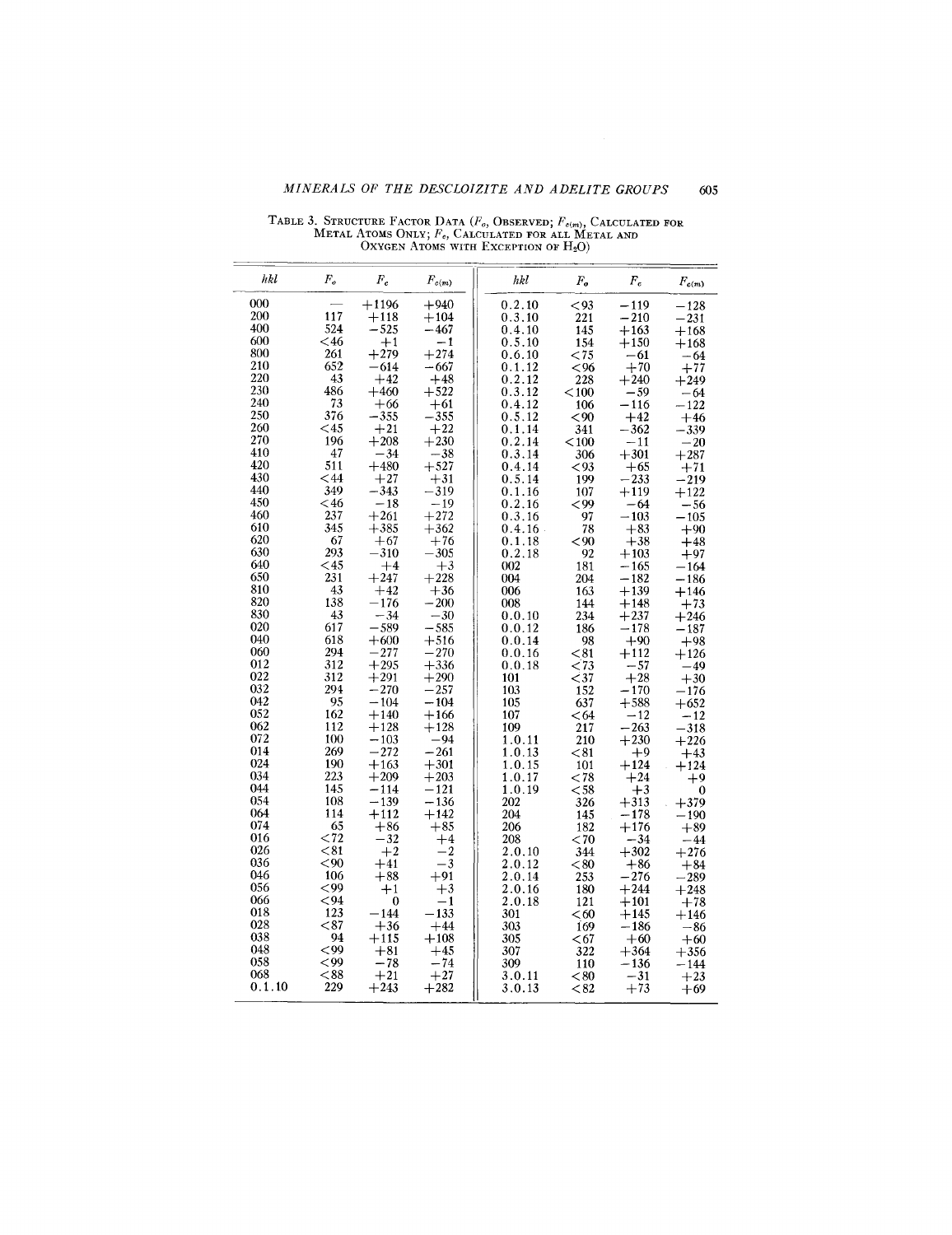| hkl                 | $F_o$      | $F_c$  | $\boldsymbol{F}_{c(m)}$ | hkl                    | F <sub>o</sub> | $F_c$          | $F_{c(m)}$ |
|---------------------|------------|--------|-------------------------|------------------------|----------------|----------------|------------|
| 3.0.15              | 81         | $+106$ | $+93$                   | 2.0.10                 | 242            | $-198$         | $-202$     |
| 3.0.17              | $71$       | $+93$  | $+86$                   | 2.0.12                 | < 80           | $-74$          | $-64$      |
| 402                 | 311        | $+309$ | $+320$                  | 2.0.14                 | 356            | $+358$         | $+361$     |
| 404                 | 322        | $+287$ | $+250$                  | 2.0.16                 | < 80           | $-72$          | $-68$      |
| 406                 | 78         | $-51$  | $-54$                   | 2.0.18                 | < 69           | $-27$          | $-14$      |
| 408                 | < 78       | $+1$   | $+16$                   | $30\overline{1}$       | 98             | $+87$          | $+144$     |
| 4.0.10              | < 81       | $-75$  | $-81$                   | $30\overline{3}$       |                |                |            |
|                     | 215        |        | $+219$                  |                        | 352            | $+363$         | $+365$     |
| 4.0.12              |            | $+214$ |                         | 305                    | 467            | $-429$         | $-426$     |
| 4.0.14              | < 80       | $-27$  | $-33$                   | 307                    | < 72           | $-71$          | $-71$      |
| 4.0.16              | < 71       | $-16$  | $-31$                   | 309                    | 366            | $+323$         | $+365$     |
| 501                 | ${<}76$    | $+43$  | $+55$                   | $3.0.$ $\overline{11}$ | < 80           | $-65$          | - 69       |
| 503                 | ${<}77$    | $+142$ | $+161$                  | 3.0.13                 | 92             | $+89$          | $+57$      |
| 505                 | 255        | $-286$ | $-309$                  | 3.0.15                 | < 81           | $-60$          | $-66$      |
| 507                 | 115        | $+147$ | $+160$                  | 3.0.17                 | 76             | $+89$          | $+95$      |
| 509                 | 214        | $+247$ | $+289$                  | 402                    | 117            | $+148$         | $+159$     |
| 5.0.11              | 122        | $-141$ | $-129$                  | 404                    | 356            | $+282$         | $+223$     |
| 5.0.13              | $<$ 79     | $+24$  | $+17$                   | 406                    | ${<}75$        | $+16$          | $+31$      |
| 602                 | ${}_{<80}$ | $-68$  | $-108$                  | 408                    | ${<}78$        | $+50$          | $+68$      |
| 604                 | 205        | $+211$ | $+208$                  | 4.0.10                 | 107            | $-137$         | $-129$     |
| 606                 | < 82       | $-8$   | -6                      | $4.0.\overline{12}$    | 225            | $+222$         | $+208$     |
| 608                 | < 82       | $+69$  | $+71$                   | $4.0.\overline{14}$    | < 80           | $-15$<br>$-58$ | $+3$       |
| 6.0.10              | < 82       | $-108$ | $-114$                  | 4.0.16                 | ${<}71$        |                | $-64$      |
| 6.0.12              | < 76       | $+38$  | $+42$                   | 50T                    | 198            | $+161$         | $+169$     |
| 6.0.14              | 245        | $+247$ | $+236$                  | 503                    | ${<}77$        | $-1$           | $-16$      |
| 701                 | < 82       | $+36$  | $+30$                   | 505                    | < 78           | $-91$          | $-93$      |
| 703                 | 111        | $+150$ | $+125$                  | 507                    | 352            | $+321$         | $+282$     |
| 705                 | < 81       | $+77$  | $+73$                   | 509                    | < 81           | $-54$          | $-60$      |
| 707                 | 150        | $-135$ | $-122$                  | $5.0.\overline{11}$    | < 82           | $-25$          | $-17$      |
| 709                 | 121        | $+140$ | $+146$                  | 5.0.13                 | < 80           | $+15$          | $+7$       |
| 7.0.11              | $<$ 66     | $+34$  | $+12$                   | $5.0.\overline{15}$    | 133            | $+121$         | $+98$      |
| 802                 | 111        | $-133$ | $-142$                  | 602                    | 183            | $+211$         | $+238$     |
| 804                 | ${<}76$    | $-84$  | $-66$                   | 604                    | < 81           | $+34$          | $+26$      |
| 806                 | 117        | $+120$ | $+111$                  | 606                    | < 82           | $+42$          | $+16$      |
| 808                 | 75         | $+47$  | $+47$                   | 608                    | < 82           | $-100$         | $-104$     |
| 901                 | 48         | $+54$  | $+42$                   | 6.0.10                 | 178            | $+181$         | $+201$     |
| 10 <sub>1</sub>     | $37$       | $-57$  | $-64$                   | 6.0.12                 | 111            | $+144$         | $+141$     |
| $10\overline{3}$    | 258        | $+219$ | $+229$                  | 6.0.14                 | 131            | $-193$         | $-186$     |
| $10\overline{5}$    | 299        | $+274$ | $+266$                  | $70\overline{1}$       | < 82           | $-5$           | -6         |
| 107                 | 397        | $-387$ | $-290$                  | 703                    | 143            | $-161$         | $-169$     |
| $10\overline{9}$    | 211        | $+249$ | $+242$                  | 705                    | 269            | $+283$         | $+284$     |
| 1.0.11              | 130        | $+116$ | $+103$                  | 707                    | 169            | $+89$          |            |
| $1.0.\overline{13}$ | < 81       | $+41$  | $+32$                   |                        |                | $-123$         | $+82$      |
|                     |            |        |                         | 709                    | 91             |                | $-138$     |
| 1.0.15              | 109        | $-90$  | $-52$                   | $7.0.\overline{11}$    | <66            | $+75$          | $+72$      |
| 1.0.17              | ${<}78$    | $-69$  | $-75$                   | 802                    | ${<}78$        | $+16$          | $+14$      |
| $1.0.\overline{19}$ | 237        | $+258$ | $+254$                  | 804                    | $<$ 76         | $-73$          | $-37$      |
| $20\overline{2}$    | 133        | $-148$ | $-249$                  | 80 <sub>6</sub>        | < 72           | $-{\it 2}$     | $-2$       |
| 204                 | 302        | $+293$ | $+296$                  | $80\overline{8}$       | $60$           | $-10$          | $-11$      |
| $20\overline{6}$    | < 64       | $+6$   | $+79$                   | 90T                    | 63             | $-36$          | $-32$      |
| $20\overline{8}$    | 204        | $+205$ | $+213$                  | 903                    | 27             | $+33$          | $+31$      |
|                     |            |        |                         |                        |                |                |            |

TABLE  $3$ -(continued)

 $\bar{\mathcal{A}}$ 

Thus the final difference maps (Fig. 4) demonstrate that some systematic errors remain. These are due in part to the fact mentioned previously that the same corrections were applied to the scattering curve for a metal atom of a given atomic number regardless of the zone under investigation, even when atoms of that atomic number were crystallo-

 $\overline{a}$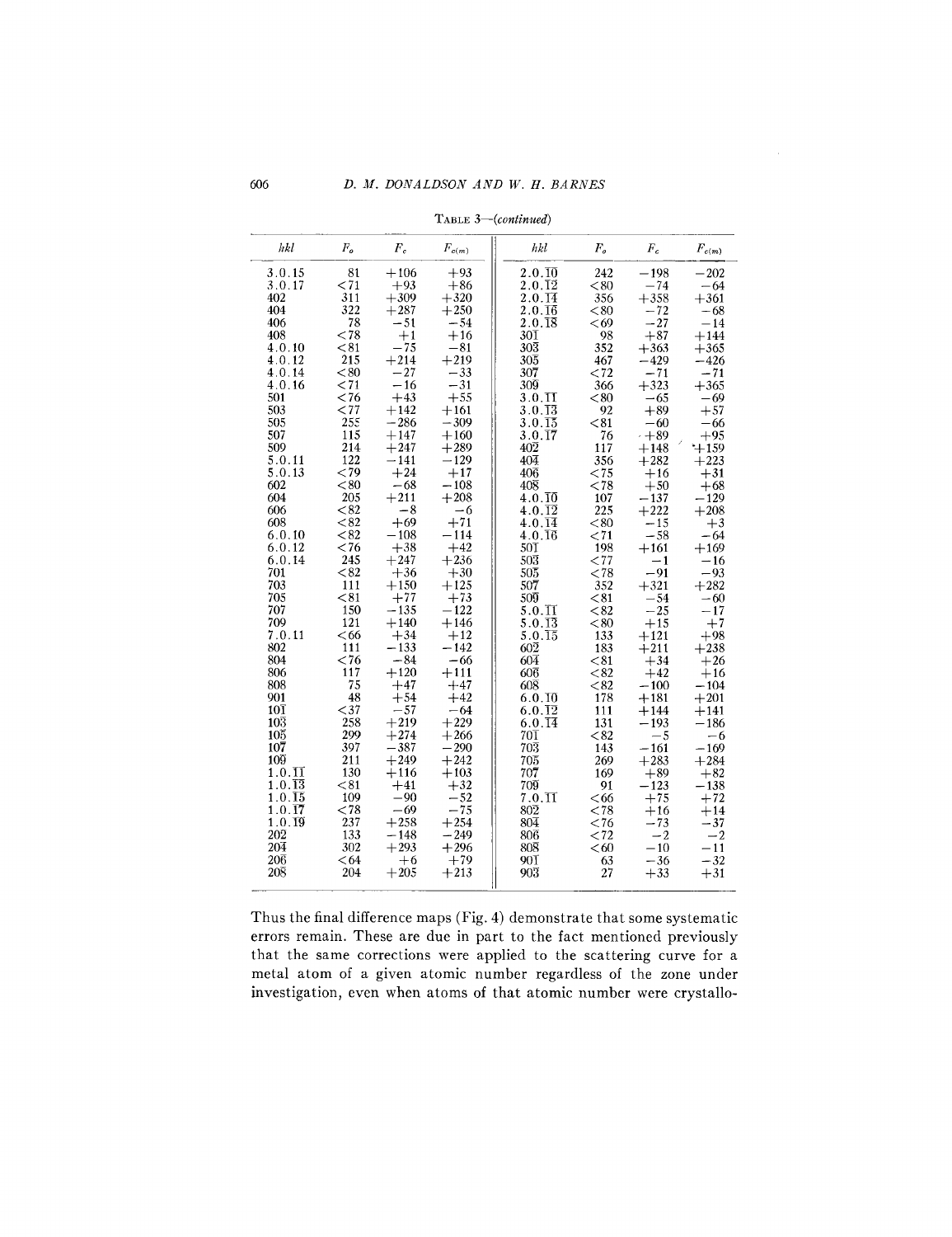graphically non-equivalent. Others arise from the use of final coordinates which are *averages* of the measurements obtained separately from the three zones, thus leaving gradients at some atomic positions in the final difference maps. The calculations, however, should be valid for lead because the peaks in the electron-density maps arising from such very heavy atoms should not be affected appreciably by the presence of the smaller peaks and their associated diffraction ripples. The standard deviation obtained from the Pb-Pb distances was 0.02 A.

The standard deviation for the Mn-Mn, V-V and Mn-V distances is 0.05 Å, and for the Pb-Mn and Pb-V distances it is 0.04 Å. These values may be low because the precise location of Mn and V will be affected to a greater extent than that of Pb by the incomplete refinement and by the fact that the unresolved oxygen peaks are of comparable size.

The method was useless in the case of oxygen because of the poor resolution and the presence of spurious peaks of similar height (see Fig. 3). Comparison of coordinates from the three zones suggest that errors in the oxygen atom positions may be as high as  $0.25$  Å. The sites finally adopted, however, are reasonable on chemical grounds and, as stated in connection with Table 3, there is a marked improvement in the reliability index for each zone when the contributions of oxygen atoms in these positions are included.

### DESCRIPTION OF THE STRUCTURE, AND DISCUSSION

The structure of brackebuschite projected on (100) and on (010) is shown in Fig. 5. The tetrahedral arrangment of oxygen atoms around each of the crystallographically distinct vanadium atoms is the same within the limited accuracy with which the parameters of the oxygen atoms are known, but no definite conclusions can be drawn regarding the regularity of the oxygen tetrahedra. The closest 0-0 distances in the two non-equivalent  $VO_4$  groups are 2.75 to 3.02 Å in one and 2.79 to 3.01 Å in the other. The V-O distances are given in Table 4.

This tetrahedral coordination of oxygen around vanadium is found also in pucherite (Qurashi & Barnes, 1953), in descloizite (Qurashi & Barnes, 1954), in pyrobelonite (Donaldson & Barnes, 1955), and in  $V_2O_6$ (Ketelaar, 1936). In a more recent structure for  $V_2O_5$  proposed by Byström, Wilhelmi & Brotzen (1950) and in the structure of  $KVO_3$   $H_2O$  (Christ,

| $V(2) - O(1)$ , 1.72 | $V(1) - O(5)$ , 1.71 |
|----------------------|----------------------|
| $V(2)-O(2)$ , 1.72   | $V(1) - O(6)$ , 1.71 |
| $V(2) - O(3)$ , 1.83 | $V(1)$ –O(7), 1.80   |
| $V(2)-O(4)$ , 1.86   | $V(1) - O(8)$ , 1.90 |
|                      |                      |

TABLE 4. VANADIUM-OXYGEN DISTANCES (IN A)

Į.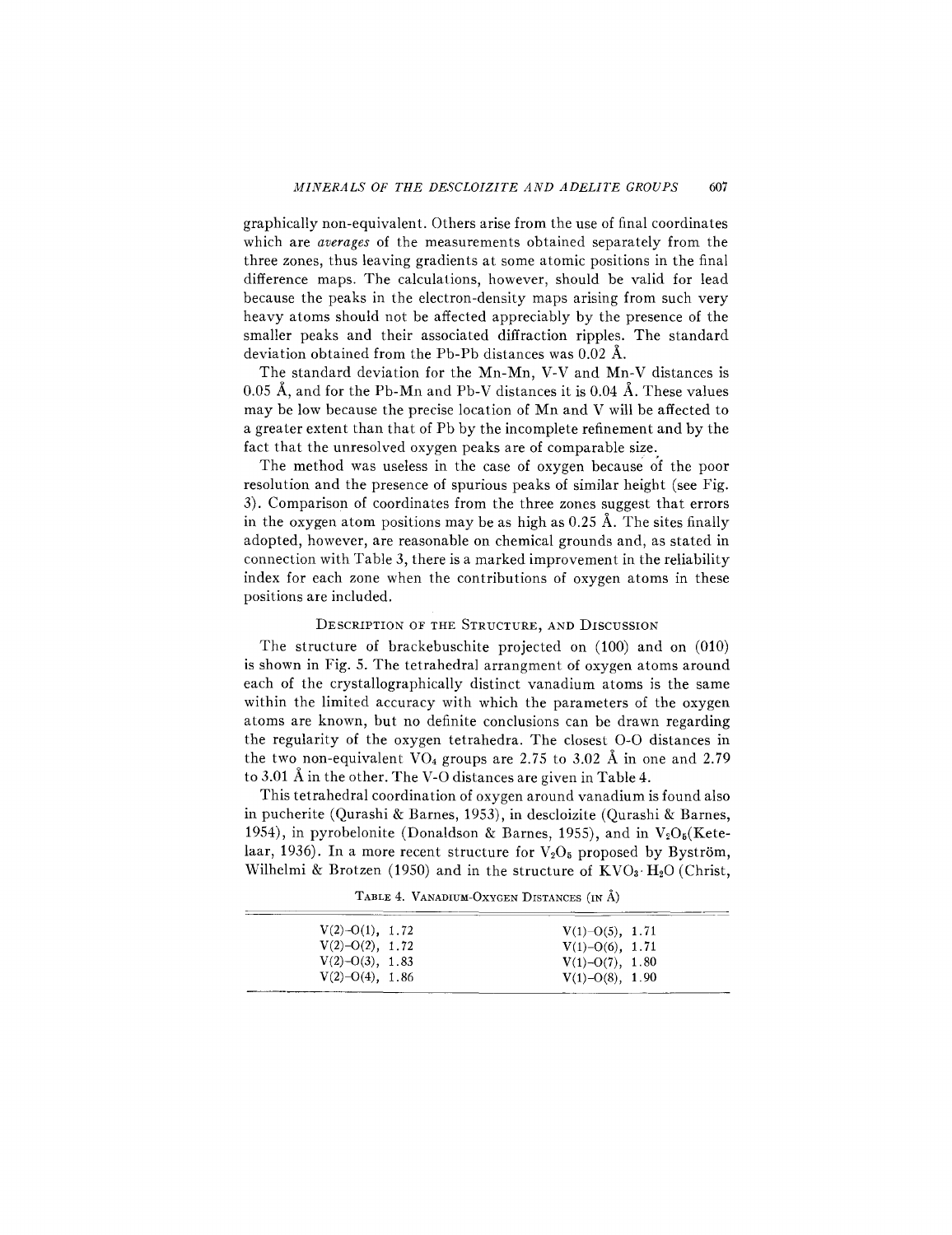

FIG. 5. Projection of the structure of brackebuschite (left) on  $(100)$ , and (right) on  $(010)$ ; c vertical in each case.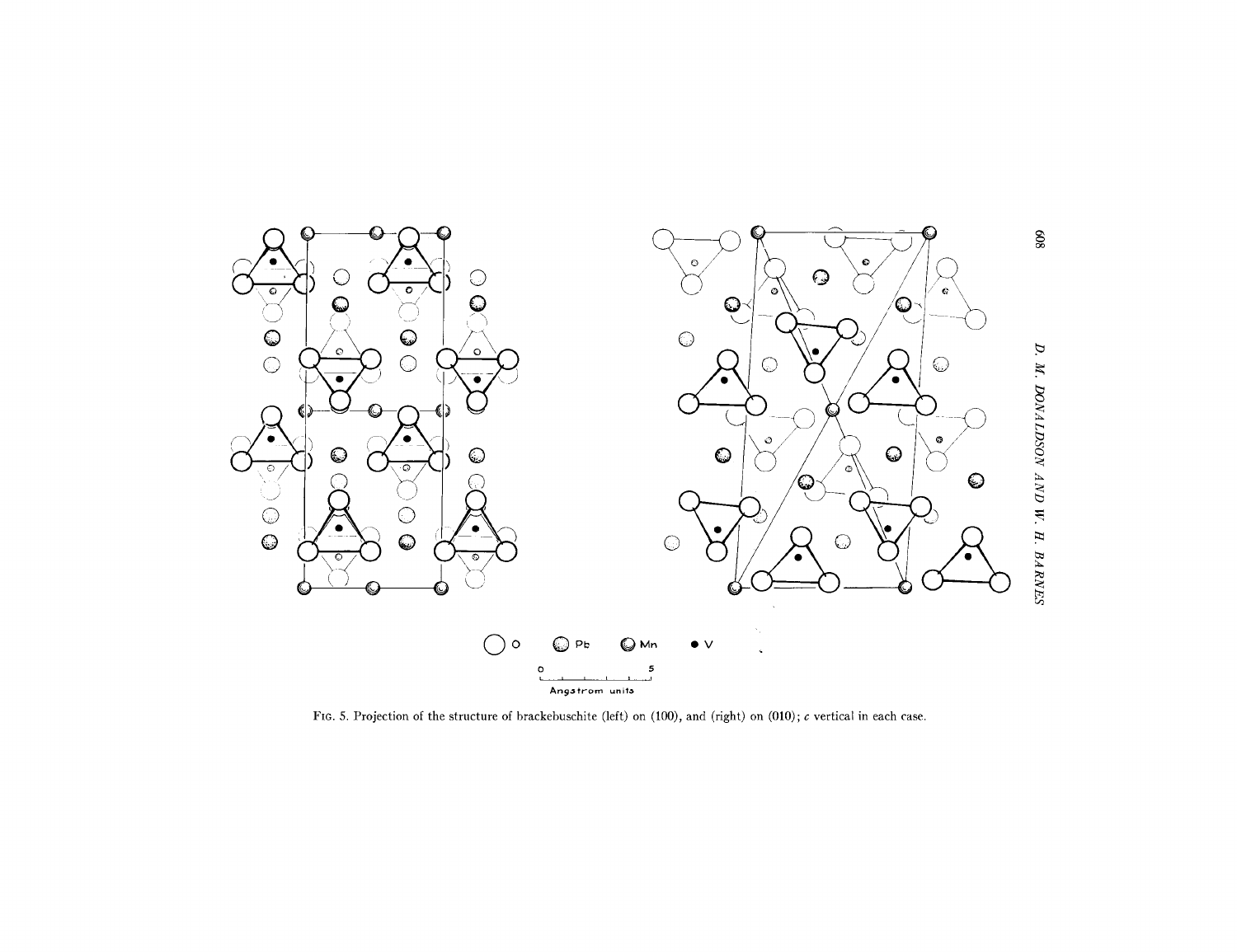Clark & Evans, 1953) there is fivefold coordination of oxygen around vanadium, the oxygen atoms forming a system of linked distorted trigonal bipyramids. This arrangment, however, also may be considered as made up of distorted tetrahedral V04 building units (see Fig. *3a* of Byström, Wilhelmi & Brotzen, 1950, and  $O_I$ ,  $O_{II}$ ,  $O'_{III}$  in Fig. 2 of Christ, Clark & Evans, 1953).

The coordination of oxygen with manganese is square within the limits of experimental error. The Mn-O distances are 1.88 A and 2.00 A (the manganese atoms are at centres of symmetry) and the distances between oxygen atoms are 2.73 A and 2.75 A, respectively. The plane of the square is tilted at an angle of  $50^{\circ}$  to (010) about one of the diagonals, and the structure around manganese consists of these square arrays of oxygen atoms, sharing a corner, and running in a zig-zag along the b-axis with the manganese atoms at the centres of the squares.

The initial distinction between the vanadium and manganese positions is thus confirmed by the coordination of the oxygen atoms around these sites. Interchanging the manganese atom and one of the vanadium atoms would result in a most improbable configuration for the VO<sub>4</sub> group.

Although no coordinates have been assigned to the water molecules, the most reasonable positions for them on spatial grounds are above and below the centre of the plane of the four oxygen atoms around the manganese atom. This would not affect the coordination around any of the other metal atoms but would make the oxygen coordination sixfold around manganese with tetragonal bipyramidal polyhedra of oxygen atoms sharing edges. The environment of the manganese atoms would then resemble that of the metal atoms in the structures of MnO and FeO (Wells, 1945, p. 312). One of the extraneous peaks on each of the (100) and (001) electron-density maps is consistent with such a position for the water molecule, but no confirmation is obtained from the (010) map. It is possible, of course, that the chemical analysis (Doering, 1883) may be in error. Unfortunately, brackebuschite is a rare mineral but, if sufficient pure material could be collected, a new analysis would be highly desirable. No clear indication of whether the  $H_2O$  should be included or not can be obtained from comparison of the observed and calculated densities although it may be noted that the value calculated on the basis of  $Pb_4MnFe(VO_4)_4.2H_2O$  is slightly higher than that observed by Berry & Graham (1948). It is interesting to note that the oxygen coordination around each Mn in pyrobelonite (Donaldson & Barnes, 1955) is sixfold, and it may be significant that the positions of the OH groups in that structure correspond to those now suggested for the H20 molecules in brackebuschite.

Different arrangments of oxygen atoms occur around each of the two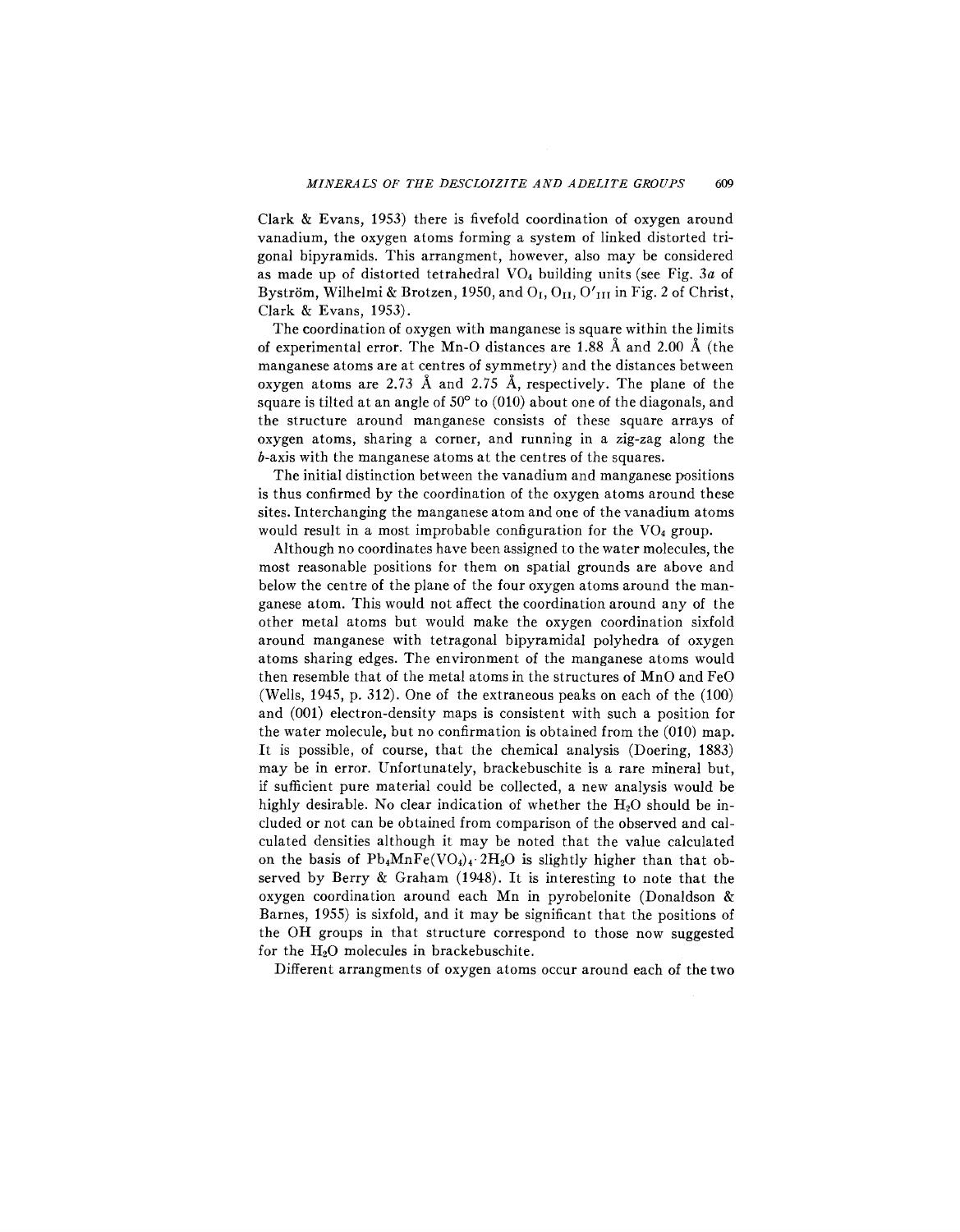non-equivalent lead atoms. One of these,  $Pb(1)$  has eight nearest oxygen neighbours at distances of 2.54 to 2.95 A. Within this octahedron, the closest 0-0 distances vary from 2.58 to 3.36 A. The other lead atom,  $Pb(2)$ , has ten nearest oxygen neighbours at distances of 2.58 to 3.02 Å. and the closest approach of oxygen atoms within this polyhedron is 2.75 A. There appears to be no resemblance between either of these polyhedra and the arrangment of the seven nearest oxygen atoms around the lead in pyrobelonite (Donaldson & Barnes, 1955).

The two lead atoms,  $Pb(1)$  and  $Pb(2)$ , are 4.18 Å apart, but the shortest Pb-Pb distance is between Pb(2) and its equivalent through the centre of symmetry at  $\frac{3}{4}$ ,  $\frac{1}{2}$ ,  $\frac{1}{4}$  where the distance is 4.04 Å. The nearest Mn is 3.82 Å from Pb(1) and 3.84 Å from Pb(2). The closest approach of vanadium and lead is 3.48 Å between Pb(1) and  $V(2)$ ; other Pb-V distances are 3.53, 3.75, and 3.97 Å. The manganese atoms are separated by 3.08  $\AA$ , and they are at distances of 3.21 and 3.51  $\AA$  respectively, from the nearest two cystallographically distinct vanadium atoms.  $V(1)$  and  $V(2)$  are 4.30 Å apart.

Throughout the structure investigation it has been assumed that the space group of brackebuschite is  $B2_1/m$  and not  $B2_1$ . The primary object of the present study has been to establish the features of the brackebuschite structure in sufficient detail to determine its relationship to that characteristic of the minerals of the descloizite and adelite groups. No attempt has been made to attain very high accuracy in the determination of interatomic distances which would have required three-dimensional treatment of the observed data because of the overlapping of oxygen atoms. The accuracy attained, however, is sufficient to show that if the space group is in fact *B21,* only minor displacements of the metal atoms from the special positions of  $B2_1/m$  could be involved, although the sites of the oxygen atoms and of the water molecules (if present) are somewhat more flexible.

### RELATIONSHIP BETWEEN BRACKEBUSCHITE AND THE MINERALS OF THE DESCLOIZITE AND ADELITE GROUPS

In assessing the structural relationship of brackebuschite to the minerals of the descloizite and adelite groups, it is appropriate to select pyrobelonite as a typical example of the latter. Its structure, which is essentially the same as those of descloizite and conichalcite, has been refined with satisfactory accuracy (Donaldson & Barnes, 1955), and the suggestion has been made (Richmond, 1940) that pyrobelonite actually forms a chemical series with brackebuschite.

The three principal projections of the structures of both minerals are shown schematically in Fig. 6. In the study of pyrobelonite (Donaldson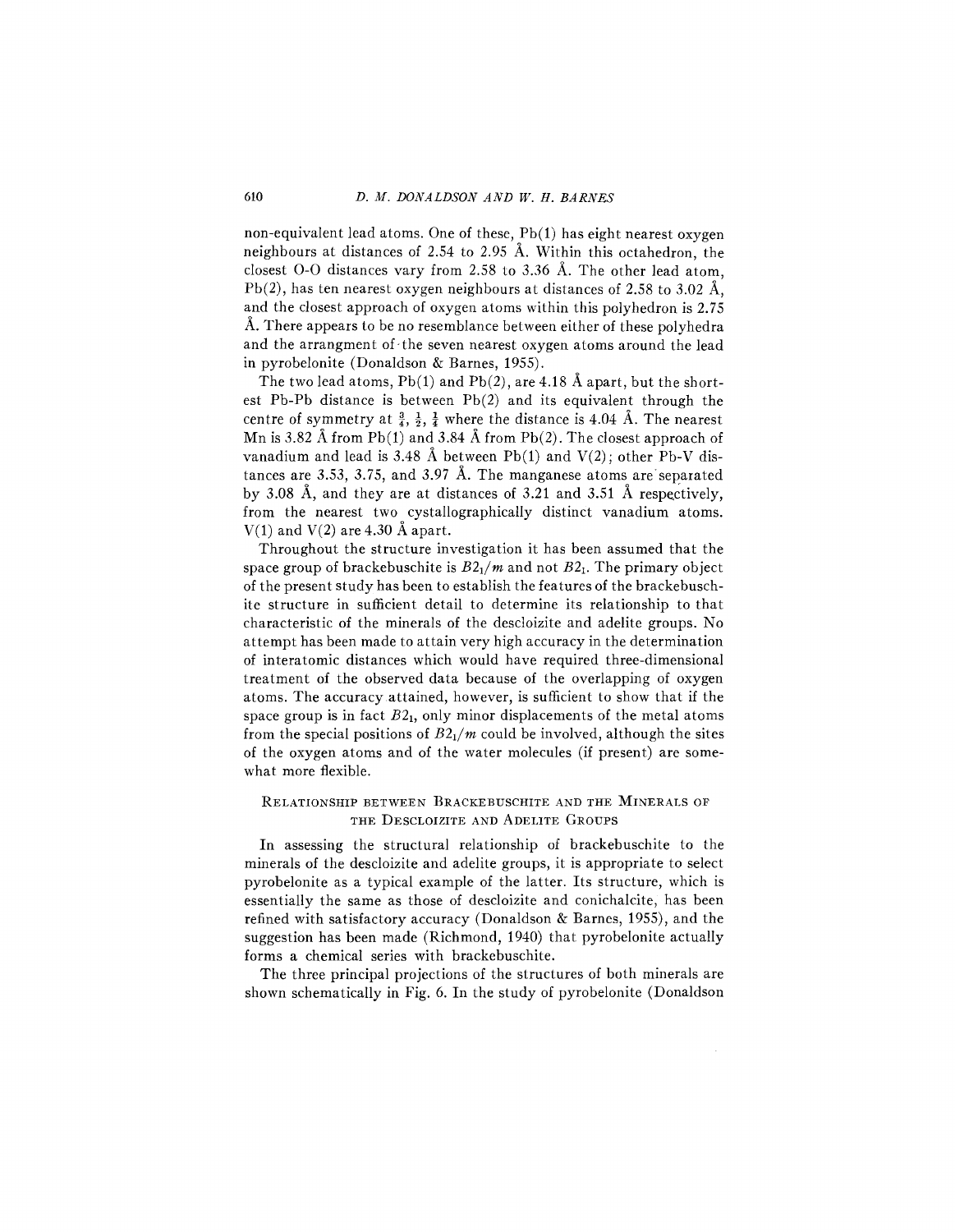& Barnes, 1955) the origin chosen was not the most suitable for such direct comparison but this has now been adjusted. It should also be noted that  $c/2$  in brackebuschite corresponds to  $c$  in pyrobelonite.

The major differences between the structures of the two minerals appear to be due to the presence of the additional manganese atoms in pyrobelonite, the accommodation of which requires some alteration in the lattice of the lead and vanadium atoms from brackebuschite to pyrobelonite (see particularly the projections on (010)). The changes are primarily along the direction of the  $c$ -axis, which increases from 8.26 Å for  $c/2$  in brackebuschite to 9.52 Å for  $c$  in pyrobelonite.

The reasons for the interesting similarities and differences between corresponding precession photographs of brackebuschite and pyrobelonite (Barnes & Qurashi, 1952; Qurashi & Barnes, 1953, Fig. 1) are now evident from Fig. 6. The projections on (001) are almost identical except for very slight displacements of lead, vanadium, and oxygen atoms in brackebuschite which are superimposed in pyrobelonite, thus accounting for the almost identical precession photographs of the  $\{hk0\}$  zones. Additional manganese atoms in pyrobelonite, and changes in the *z-coor*dinates, are the principal differences between the projections on (100), but the similarity is still sufficiently close to explain why corresponding *Okl* reflections are so much alike. Because of different symmetry elements, in addition to the presence of additional manganese atoms and different positions for the lead atoms in pyrobelonite, the projections on  $^{\prime}(010)$  are quite different, and thus very little resemblance would be expected between corresponding *hOl* reflections, as is indeed found to be the case.

It is clear from Fig. 6 that, although the structures of brackebuschite and pyrobelonite are similar in some respects, the relationship is not of the type suggested by Richmond (1940), who implied that the two minerals were isostructural, differing only in the Pb: Mn ratio. The present results are in complete agreement with the contents of the unit cell derived from chemical analysis (Doering, 1883) except perhaps for the water-content, and with the observed specific gravity (Berry & Graham, 1948). They substantiate the conclusion of Berry & Graham (1948) that brackebuschite probably belongs to a chemical, type  $A_8(XO_4)_2 \cdot nH_2O$ , and they demonstrate clearly that brackebuschite should not be classified with the minerals of the descloizite and adelite groups.

#### **ACKNOWLEDGMENTS**

Grateful acknowledgment is made to Professor Clifford Frondel for the crystals of brackebuschite, and to Mrs. M. E. Pippy for assistance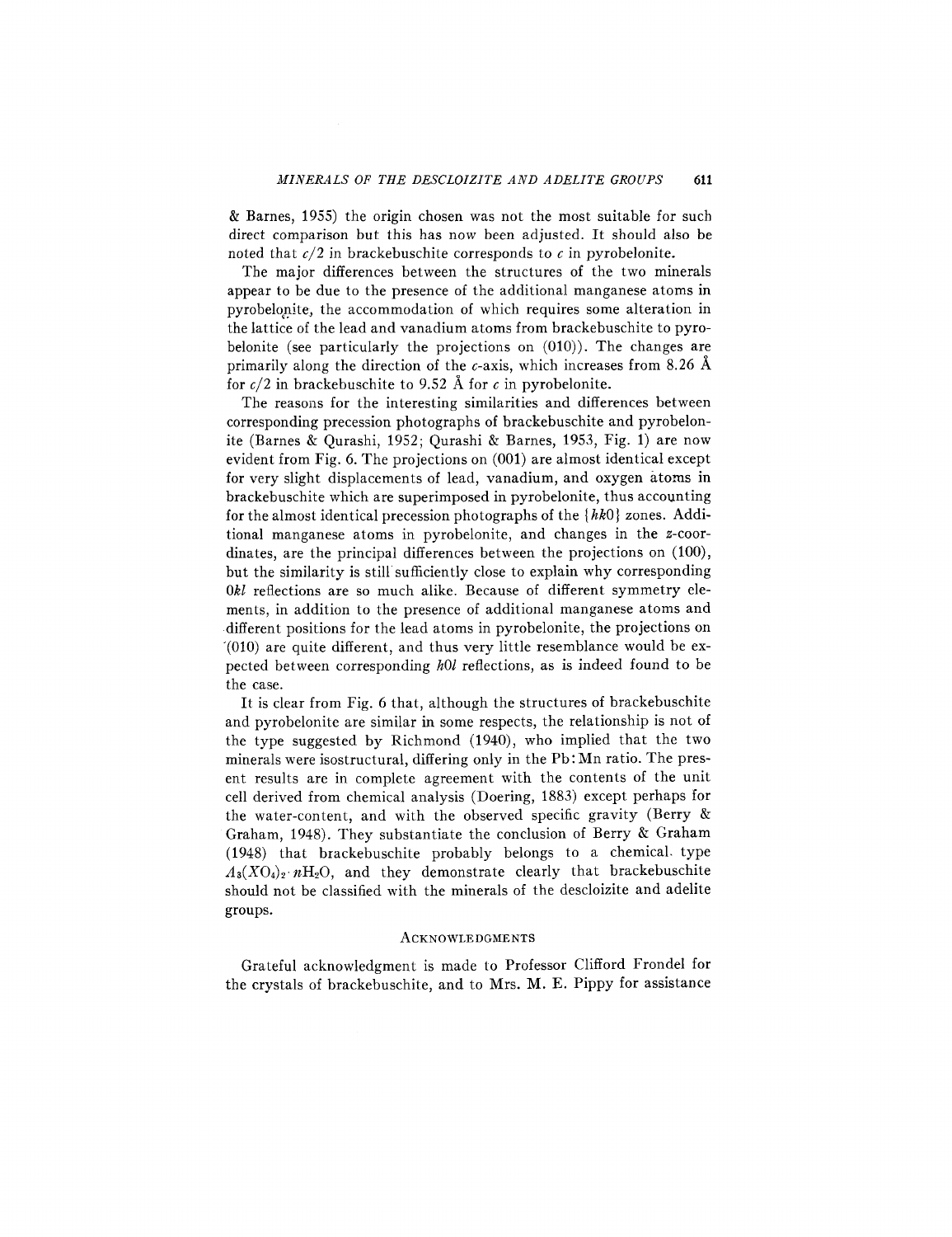

FIG. 6. Projections on (010), (100), and (001) of (top) brackebuschite and (bottom) pyrobelonite (possible  $H_2O$  sites not shown in former; OH sites not shown in latter).

with the structure factor and Fourier calculations. We are indebted especially to Dr. Howard T. Evans for his kindness in preparing Fig. S.

## **REFERENCES**

BARNES, W. H., & QURASHI, M. M. (1952): Unit cell and space group data for certain vanadium minerals, *Am. Mineral.,* 37,407-422.

BERRY,L. G. (1951): Observations on conichalcite, cornwallite, euchroite, liroconite, and olivenite, Am. *Mineral.,* 36,484-503.